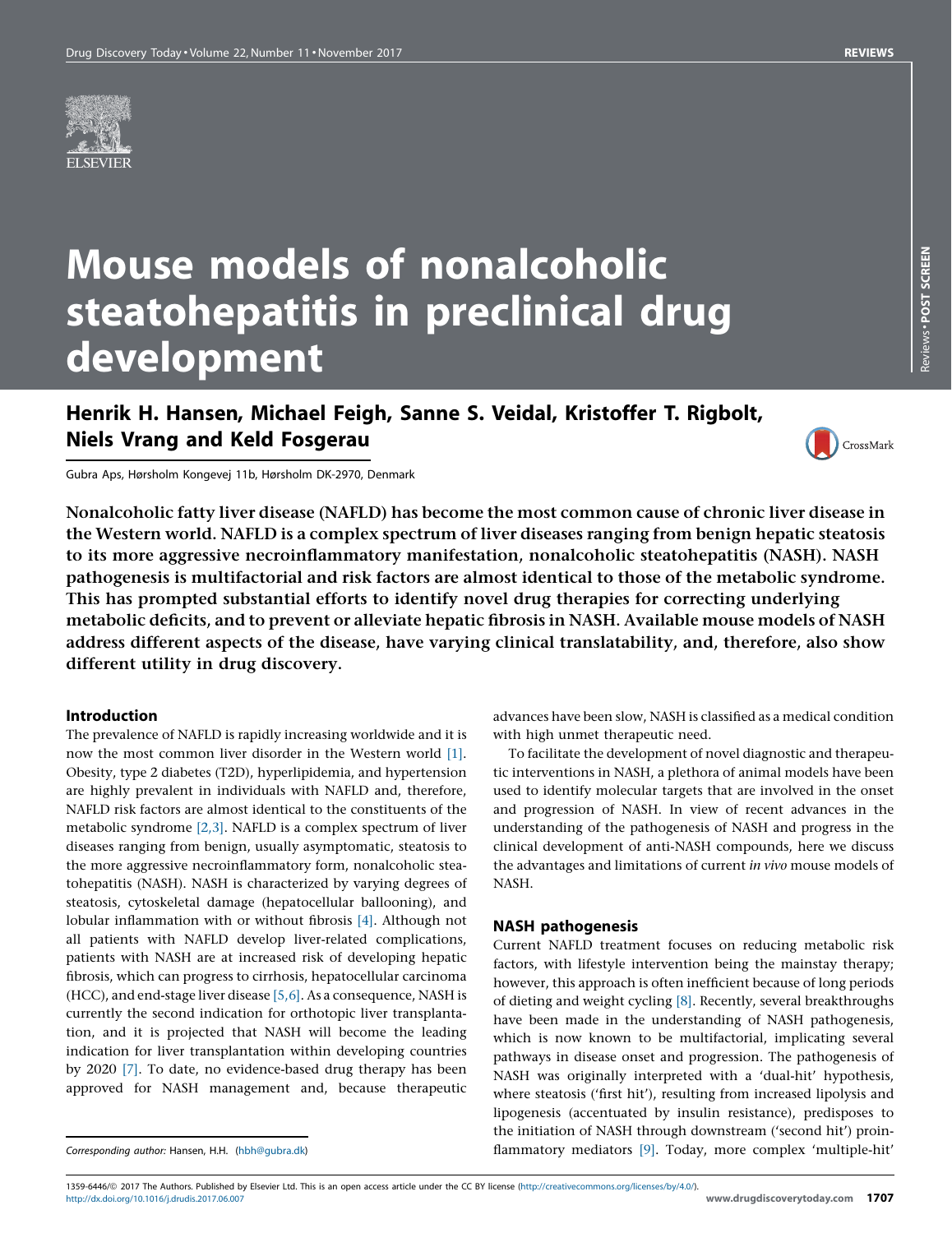hypotheses have been proposed with the aim to explain how fatty acids and their metabolites promote NASH through multiple sequential or parallel cytotoxic pathways. In general, most recent hypotheses involve fatty acid-mediated lipotoxicity, which exhausts hepatocyte adaptive and regenerative responses, enabling accumulating oxidative stress to trigger hepatocyte necroinflammation, scar tissue formation (fibrosis), and disruption of hepatic cytoarchitecture, which can ultimately progress to cirrhosis and HCC [\[10,11\]](#page-9-0). A recent meta-analysis study of microarray data sets from rodent activated hepatic stellate cells (HSCs, principal collagen-producing cells) underlined the complexity in fibrogenesis signaling pathways and suggested several novel candidate genes potentially serving as biomarkers or therapeutic targets for fibrotic NASH [\[12\].](#page-9-0) NASH-specific pathways and druggable targets are also likely to be expanded in detail by 'omics' approaches (gut metagenomics, plasma metabolomics, and liver transcriptomics), which are increasingly applied in NASH research [\[13–15\]](#page-9-0).

There is evidence for concurrent immune imbalances in NASH. Although the immune signaling pathways involved are incompletely understood, activation of hepatic resident Kupffer cells (specialized macrophages) and neutrophils, in addition to the recruitment of other innate immune cells, is an important effector of parenchymal inflammation in NASH [\[16\].](#page-9-0) Recent research on the potential role of the adaptive immune system in NASH has focused on proinflammatory T cells, including T helper (Th)-17 cells, which are the primary producers of the IL-17 family of proinflammatory cytokines [\[17\]](#page-9-0). Given that IL-17 receptors are ubiquitously expressed in the liver (including by hepatocytes, Kupffer cells, and HSCs), dysregulated IL-17 secretion could lead to the mobilization of several deleterious cell signaling pathways [\[18,19\]](#page-9-0). These cell types also express other receptor families that have been implicated in NASH immunopathology, including Tolllike receptors (TLRs [\[20\]](#page-9-0)) and nucleotide-binding oligomerization domain (NOD)-like receptors (NLRs [\[21\]\)](#page-9-0). NLRs have received special attention because they are recognized as inflammasome sensory molecules. Metabolic inflammation triggered by the inflammasome (multiprotein complexes that assemble upon the sensing of danger signals and initiate the release of potent proinflammatory cytokines and chemokines) is suggested to link the metabolic syndrome and NAFLD [\[22\]](#page-9-0), and could have an important role in the transition to fibrotic NASH [\[23\]](#page-9-0).

Gut microbial imbalances, bacterial translocation, and maladaptive host responses ('gut dysbiosis') are emerging as important contributing factors in the pathogenesis of obesity-related disorders, including NASH. The gut microbiota also has a critical role in bile acid metabolism, and might thereby indirectly modulate farnesoid X receptor (FXR) function, which is an important therapeutic target for NASH (see below). Gut dysbiosis causes gut dysmotility and inflammation. Importantly, dysbiosis can also lead to increased gut permeability to dietary factors and bacterial immunogens, thereby increasing hepatic exposure to injurious stimuli that promote hepatic inflammation and fibrogenesis. Compositional changes in the gut microbiome, reduced intestinal barrier function, translocated bacterial proinflammatory products, and associated inflammasome activation have been reported in NAFLD, and multiple studies in mouse models of NASH have supported these findings [\[24\].](#page-9-0) However, most of the current evidence in this field comes from animal experiments, and further human studies are needed to determine whether gut dysbiosis translate into NASH pathology, and whether gut microbiome alterations precede and precipitate NASH, or simply reflect secondary adaptive responses to the dysmetabolic features of the disease.

### Clinical development of anti-NASH drug therapies

The current understanding of NASH pathogenesis has led to broad efforts to target several features of the disease, alone or in combination, even in the absence of liver-guided therapies. Therefore, drug development in NASH is a rapidly changing field. A considerable number of single modality therapies are in various stages of clinical development, and it is expected that combination therapies will also soon be targeted. Most investigational new drugs have a hepatic metabolic target, engineered to reduce hepatic fat accumulation, inflammation, insulin resistance, or mitochondrial dysfunction. In addition, several emerging medical therapies are directly interfering with fibrosis pathways aiming to decrease hepatic fibrosis progression [\[25\].](#page-9-0) It is advantageous that drug therapies in NASH also induce weight loss, because successful weight management ( $\geq$ 5-10% weight loss) per se improves liver histology in NASH [\[26\].](#page-9-0) Current drug targets under clinical investigation are summarized in [Fig.](#page-2-0) 1.

Given that there are no benchmark standard endpoints that can be followed in lieu of histology, liver histology remains the main outcome variable for clinical trials. Liver biopsy is applied to confirm (or exclude) the diagnosis and stage of NASH, which also provides a rational basis for evaluation of treatment efficacy upon completion of the trial [\[4\].](#page-9-0) Several histological scoring systems have been developed for monitoring histopathological changes in NASH, including the NAFLD activity score (NAS) and steatosis– activity–fibrosis (SAF) systems [\[27,28\]](#page-9-0). The NAS system is widely used in clinical trials and grades the severity of macrovesicular and/or microvesicular steatosis, hepatocellular ballooning, and lobular inflammation on liver biopsies. Fibrosis is not included in NAS because it is a sign of the disease stage rather than of the grade of injury; hence, a separate semiquantitative scoring system is utilized for fibrosis stage monitoring [\[27\].](#page-9-0) The disease scoring and staging systems are semiquantitative and only consider changes in hepatic tissue architecture, which could narrow the window of treatment efficacy. Consequently, there is an increasing consensus that quantitative histology is required to fully conclude on treatment outcome [\[29\]](#page-9-0).

The extent of liver fibrosis, rather than of NASH, is the major driver for cardiovascular co-morbidity, malignancy, and mortality in NASH [\[30\]](#page-9-0). Therefore, antifibrotic therapeutics have gained considerable focus in NASH drug discovery. Current antifibrotic strategies include reducing the primary disease, improving hepatocyte integrity, suppressing hepatic inflammation, downregulating HSC activation, or promoting extracellular matrix degradation (reviewed in [\[23\]](#page-9-0)). Several of these strategies are approached by emerging immunotherapies for NASH and other fibrotic liver diseases [\[31\]](#page-9-0). Although there are currently no universal regulatory approval pathways for drug development in NASH, there is an emerging consensus that NASH resolution with halted progression or improvement of liver fibrosis stage are tangible primary endpoints in most clinical trials [\[32,33\].](#page-9-0) From a regulatory perspective,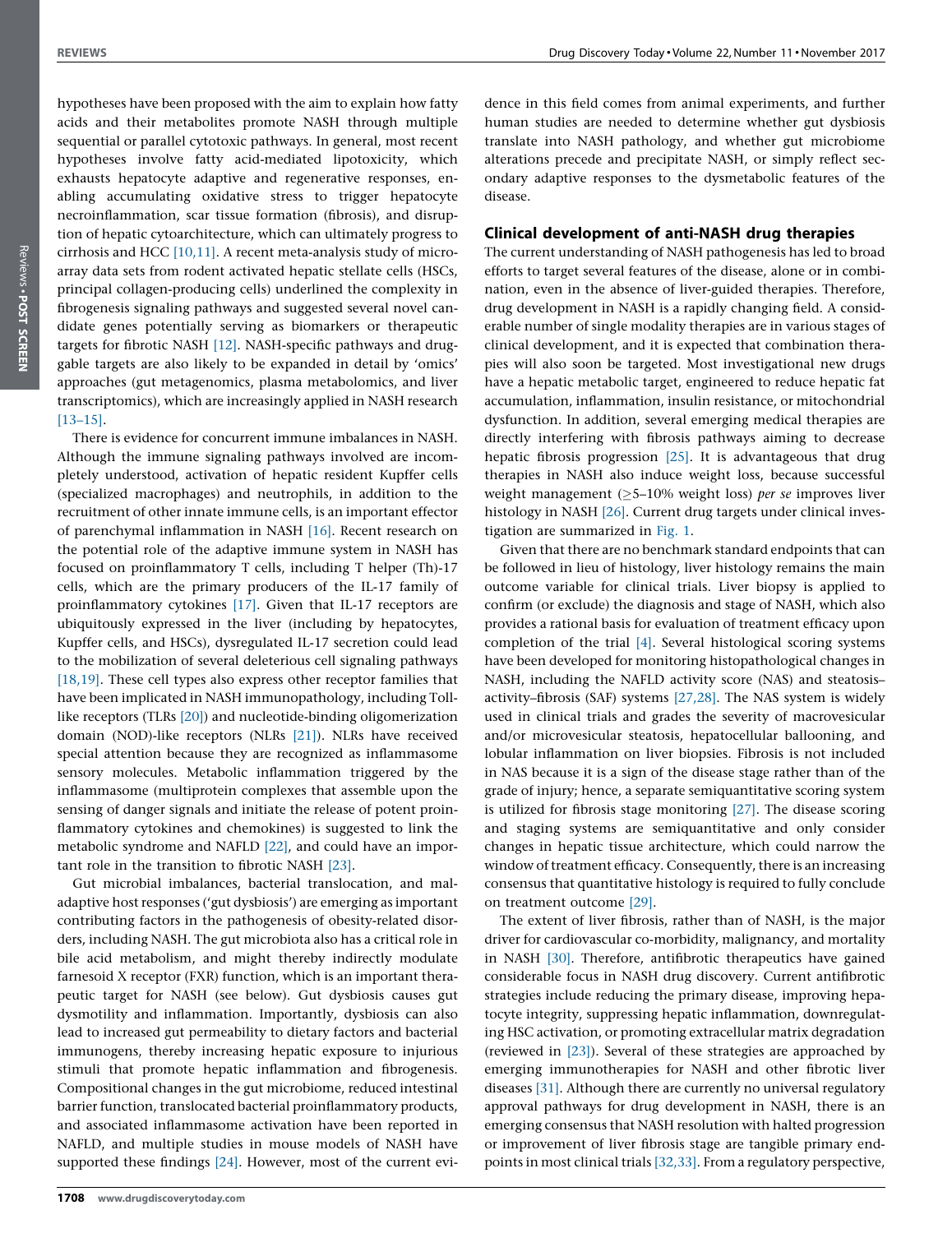<span id="page-2-0"></span>

### FIGURE 1

Hepatic drug classes in current (recruitment/active phase) or recently concluded clinical trials for NASH (source: [ClinicalTrials.gov\)](http://ClinicalTrials.gov). Drug classes representing drugs with completed Phase II trials are indicated in bold italics. For abbreviations, see [Table](#page-5-0) 1.

current pivotal clinical trials for precirrhotic NASH will likely need to demonstrate a decreased rate of progression to cirrhosis, which will require long-term extension trials [\[32\]](#page-9-0).

In summary, an ideal drug candidate for NASH should reduce key clinical endpoints (i.e., steatosis, hepatic inflammation, and liver cell injury) and have antifibrotic effects, while also correcting underlying metabolic derangements, such as hepatic insulin resistance and obesity (Fig. 1). In this regard, most advanced clinical trials in NASH have indicated improved NASH with no worsening (but not reversal) of hepatic fibrosis on liver biopsies, but not all compounds have shown additional beneficial effects on insulin resistance and body weight [\[34–36\]](#page-9-0).

### Animal models of NASH

In drug discovery, an applicable animal model of NASH should enable the assessment of test compound pharmacodynamics with an emphasis on the key metabolic, biochemical, and histological parameters mentioned above. Considering the array of rodent models of NASH reported over the past decade, the models are essentially distinguished by their ability to mimic the etiology and/or natural history (obesogenic dietary models) or histopathology (nutrient-deficient dietary models or chemically induced models). Also, genetic models (monogenetic or polygenetic) are widely used in NASH research. Consequently, available animal models of NASH have different utility and clinical translatability.

The human NAS system (see above) is largely reproducible in NAFLD mouse models [\[37\]](#page-9-0) and, therefore, has been increasingly

applied in the preclinical assessment of liver histological responses to test compounds. In general, the NAS system is well suited for this purpose, although there is not a complete overlap in NASH pathology between humans and rodents. For example, distinct hepatocyte ballooning is often absent or marginal in rodent NAFLD/NASH models [\[37\]](#page-9-0) and, therefore, composite NAS in experimental NASH models is largely determined by the grade of hepatic steatosis and inflammation. This also indicates that currently available mouse models of NASH are not optimal for evaluating drug effects on hepatocyte degeneration and, thus, measures should also include apoptotic markers.

Murine models constitute the bulk of research in preclinical NASH pathology, and a subset of mouse models exhibits good clinical translatability. Thus, here we discuss selected mouse models to demonstrate the diversity of the attempts to establish in vivo models that recapitulate the etiology, natural history, histopathology, and disease progression. We focus on murine NASH models used for test of pharmacological agents, as listed in [Tables](#page-6-0) 2–4.

### Obesogenic dietary models

The primary driver of NAFLD is overnutrition and a sedentary lifestyle leading to increased weight and, ultimately, obesity. The strong association between NAFLD and obesity has spurred the development of various diet-induced obesity (DIO) models aimed at mimicking the etiology and natural history of NASH. However, there are significant mouse interstrain differences in the susceptibility to NASH when fed an obesogenic and/or atherogenic diet.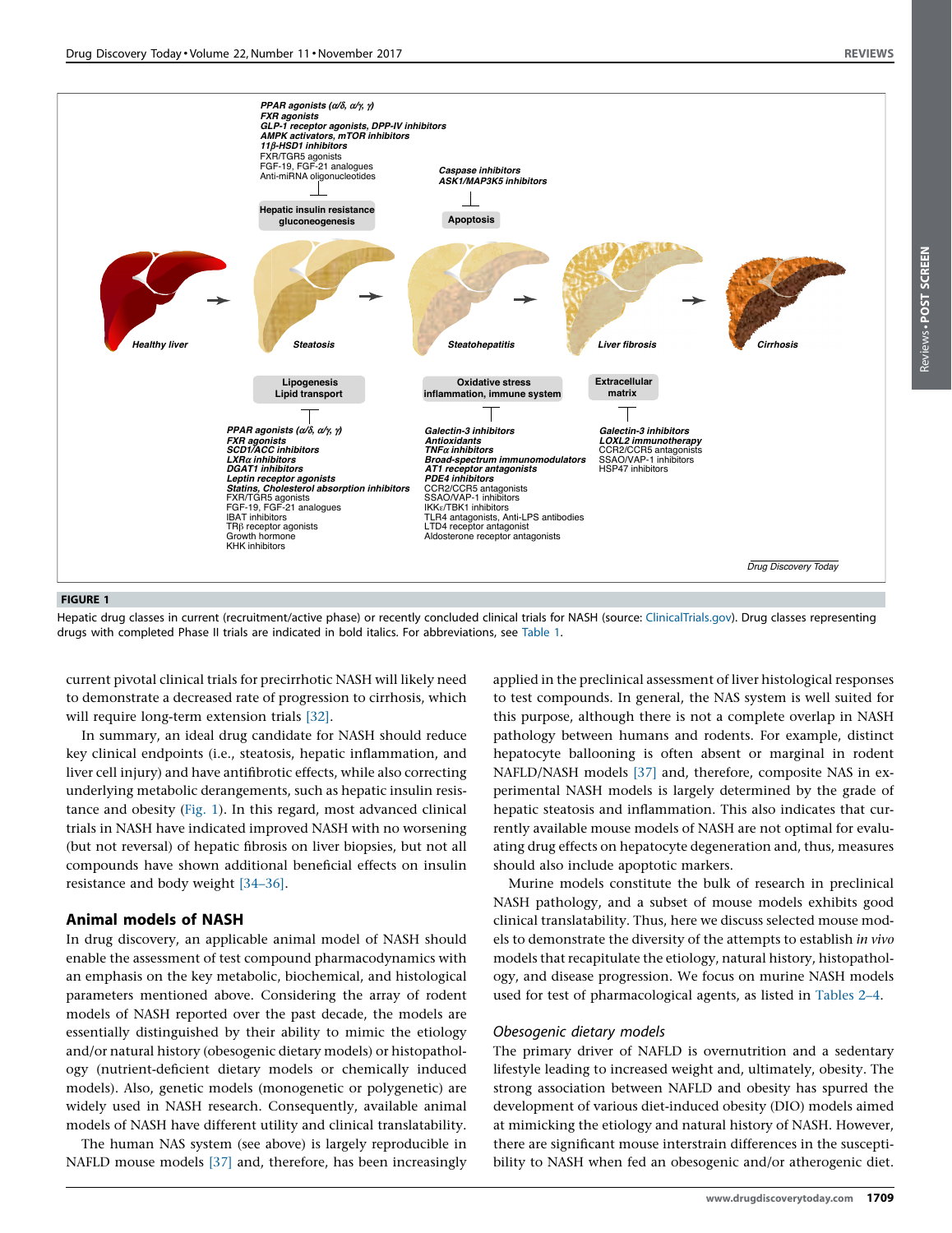C57BL/6 mice exhibit high sensitivity to obesogenic diets and, therefore, are the most common mouse strain used in experimental NASH ([Table](#page-6-0) 2). For example, C57BL/6 mice are significantly more prone to develop diet-induced hepatic necroinflammation and fibrosis compared with BALB/c and C3H/HeN mice [\[38,39\].](#page-9-0)

The diet formulas are varied to induce different degrees of adiposity (40–70% fat calories, i.e. high-fat diet) and dyslipidemia (0.1–2.0% cholesterol, i.e. atherogenic diet). A major limitation with this approach is that animals fed these diets, regardless of the dieting periods used  $(\geq 20-30$  weeks), typically develop dyslipidemia, fatty liver, and mild NASH without appreciable fibrosis. Thus, such dietary models of NASH can only be used for the characterization of potential drug effects on body weight, hepatic steatosis, and (to some degree) inflammatory markers [\[40,41\].](#page-9-0) Therefore, different attempts have been made to add dietary factors that would amplify NASH and trigger a robust fibrotic response without significantly compromising the nutrient balance. For example, composite diets are often supplemented with fructose or sucrose ('Western diets') to promote hepatic insulin resistance with more pronounced weight gain and dyslipidemia. Even though these diets elicit more marked steatohepatitis and inflammation, only inconspicuous and mild-stage (perisinusoidal) fibrosis has been reported with these diet modifications [\[42\]](#page-9-0). Thus, standard Western diet formulas are suboptimal for preclinical NASH research, and only a few compounds have so far been reported to be profiled in these DIO mouse models of NASH [\[43–45\].](#page-9-0)

To circumvent this limitation, a different concept has recently been introduced with the use of a dietary lipid composition that more closely reflects a prototypic fast-food diet. Accordingly, an 'American Lifestyle-Induced Obesity Syndrome' (ALIOS) mouse model of NASH was developed by Tetri and colleagues [\[46\]](#page-9-0), and subsequently refined for NASH research by Amylin Pharmaceuticals and other research laboratories [\[47–49\]](#page-9-0) (now termed 'Amylin Liver NASH model', abbreviated AMLN). Affected C57BL/6 mice on a AMLN diet ('AMLN mice') develop marked steatosis, moderate lobular inflammation, and mild-stage hepatocellular ballooning within 26–30 weeks of dieting. Notably, the addition of cholesterol (2%) and trans-fatty acids (45% of total fat amount) to the diet are critical factors for steatohepatitis to progress to mild–moderate fibrosis in AMLN mice [\[47–49\]](#page-9-0).

In addition, an inbred isogenic C57BL/6J x 129S1/SvImJ mouse strain (termed DIAMOND) with age-dependent onset of NASH and fibrosis has been developed [\[50\].](#page-9-0) DIAMOND mice are kept on a prototypical Western diet (with 0.1% cholesterol), but affected mice nevertheless developed robust NASH and mild fibrosis at week 16–22. Bridging fibrosis (stage 3) was observed in almost all mice at week 52. Moreover, a major proportion of DIAMOND mice also showed HCC development at week 32–52. In comparison, the parent strains fed the same high-fat diet exhibited either similar (C57BL/6J) or slightly reduced NAS (129S1/SvImJ, because of a lower steatosis grade). Fibrosis was also lower (129S1/SvImJ) or almost absent (C57BL/6J), and both parent strains showed no histological evidence of HCC development. Although no pharmacological intervention has so far been reported in DIAMOND mice, this model could be applicable for the determination of drug treatment efficacy in NASH with or without co-morbid hepatocellular malignancy.

As also seen in the clinic, the NASH phenotype varies in rodent models of the disease, (i.e., have unpredictable onset, occurs at varying rates, and shows different severity). Accordingly, available data on Western diet-based NASH models indicate that mouse cohorts represent all stages of NAFLD for any dieting period  $\geq$ 20 weeks, and a significant proportion of up to 30% of the animals fail to develop steatohepatitis and fibrosis [\[38,47,51\]](#page-9-0). This poses a challenge when designing preclinical NASH studies sensitive enough to consistently detect treatment effects. For example, the heterogeneity in the disease stage potentially limits the conclusiveness in pharmacological studies because of unintentional large variability in control group histopathology or responsiveness in treatment groups (e.g., compounds with anticipated fibrosispreventive effects will only be efficient in nonfibrotic animals). Given the lack of diagnostic circulating biomarkers for NASH staging, such inherent problematics are usually not considered in preclinical studies, and increasing group sizes might not be sufficient to prevent false positive or negative study outcomes. With reference to standard clinical practice, biopsy-confirmation procedures have therefore recently been applied to AMLN mice for staging of baseline liver pathology to equalize NASH severity in the experimental groups [\[47,48\]](#page-9-0) and allow for within-subject comparisons during the course of drug treatment [\[43,52,53\]](#page-9-0).

### Nutrient-deficient dietary models

To account for the insufficient hepatic fibrosis response to most hypercaloric diets, nutrient-deficient diets have been applied with the aim to provide an additional 'second hit' on hepatic metabolism. Nutrient-deficient diets are either low or devoid of certain essential nutrients, such as methionine (an essential amino acid and important methyl donor) and/or choline [precursor for de novo phosphatidylcholine synthesis and hepatocyte export of triglycerides via very-low-density lipoprotein (VLDL) packaging]. In addition, nutrient-deficient diets can be made even less lipotrope by replacing dietary proteins with equivalent amounts of L-amino acids. This approach has resulted in various diet types, such as choline-deficient (CD), methionine-deficient (MD), methioninecholine deficient (MCD), and semisynthetic (choline-deficient, Lamino acid-defined (CDAA); moderately low in methionine)) diets, which are commonly used in preclinical NASH research. The diets can vary in fat content (usually 20% fat kcal), and sucrose levels are typically high (45–60% carbohydrate kcal). The main advantage to using nutrient-deficient diets is the induction of NASH histological features, including mild to moderate fibrosis, within a shorter feeding period than with obesogenic diets.

These nonphysiological dietary manipulations promote NASH with different severity. For example, MD or CD feeding alone results in steatohepatitis, but only the MD diet is able to induce mild hepatocellular injury [\[54\]](#page-9-0). The NASH-inducing properties of the CD diet can be enhanced by a higher dietary fat content (60% fat kcal, CDHF model), which was recently reported to promote steatosis, inflammation, and moderate pericellular fibrosis after 8 weeks of dieting [\[55\]](#page-9-0). In comparison, MCD mice develop hepatic macrovesicular steatosis and infiltration of inflammatory cells after 1–3 weeks of dieting and robust perisinusoidal fibrosis occurred from week 5–7; thus, these mice have been frequently used to study the short-term effects of pharmacological treatments ([Table](#page-6-0) 2). The degree of hepatic fibrosis in MCD mice appears to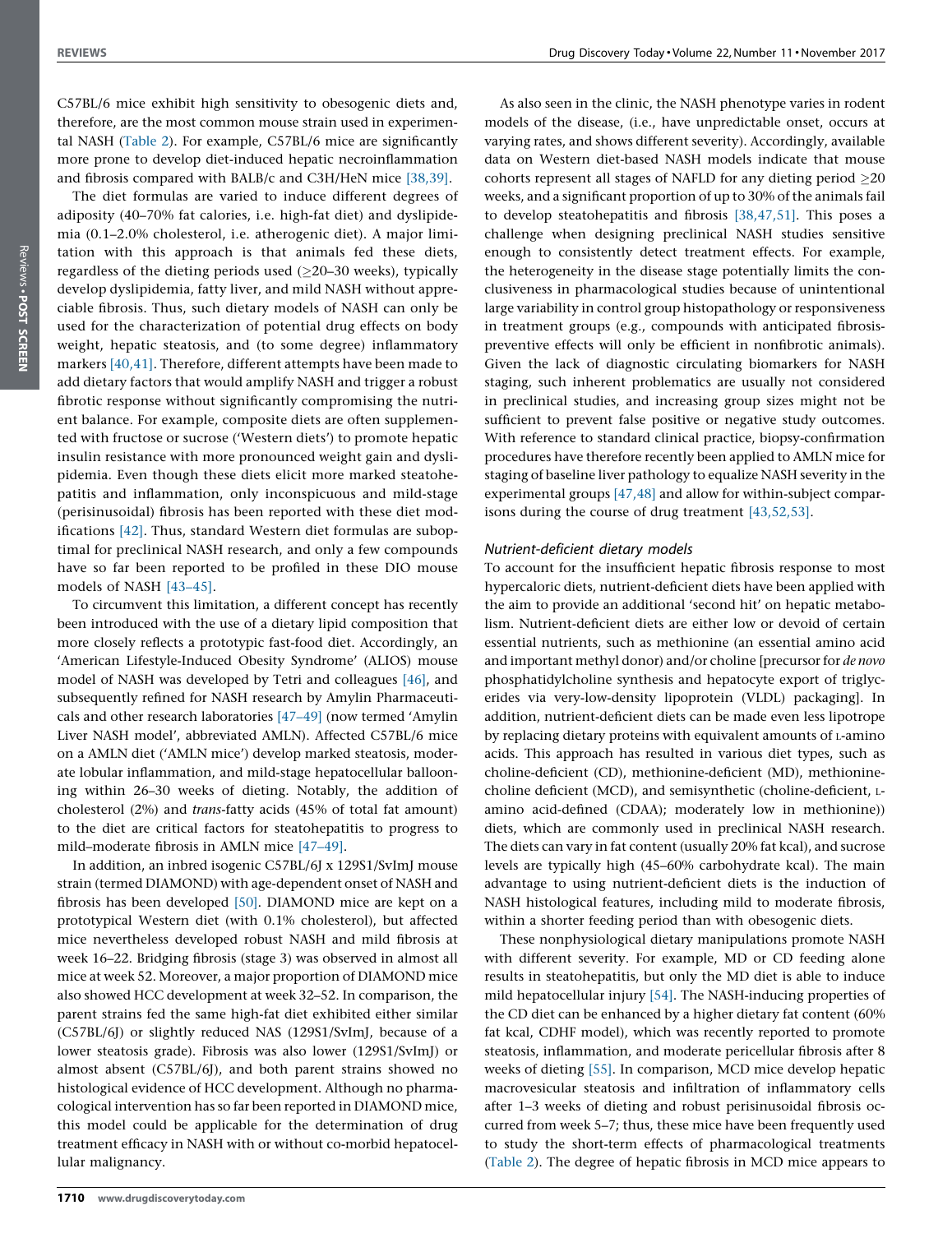vary across research laboratories, which could be the result of different mouse strains used, diet composition, and housing conditions. The CDAA diet is a variant of the MCD diet, because it contains reduced dietary methionine levels. Mice on CDAA develop macrovesicular steatosis and unspecific lobular inflammation starting from week 3, with an onset of fibrogenesis at week 6–9. This progresses to mild–moderate fibrosis stage around week 21 and HCC develops with a high incidence at week 44 [\[56\].](#page-9-0)

A disadvantage with the MCD and CDAA diets is the induction of hypophagia and hypercatabolism resulting in significant bodyweight loss with a proportional loss of liver mass. By contrast, CD mice display normal body weight [\[54,55\].](#page-9-0) The lack of obesogenic effects of the nutrient-deficient diets prevents any insulin-resistant phenotype, which could be a disadvantage if the mode of action of the test compound involves improvement of insulin function. The hypercatabolic state is particular evident for MCDfed mice, where body-weight loss of 20–40% can occur during the feeding period [\[57\].](#page-10-0) In general, the catabolic profile limits the clinical translatability, which should be considered when interpreting data on nutrient-deficient diet models. Attempts have been made to reduce the catabolic impact of the nutrient-deficient diets by introducing less methionine deficiency. Although such diet modifications result in less pronounced weight loss or are weight neutral [\[56,58\],](#page-9-0) compounds inducing weight loss are generally not feasible to test in nutrient-deficient dietary models of NASH. Hence, the principal hypercatabolic phenotype limits the utility of nutrient-deficient NASH models to only evaluate drugs directly targeting the liver for probing efficacy on hepatic injury and regeneration. Therefore, to consider aspects of the metabolic syndrome, drug effects in MCD and CDAA models should be confirmed in DIO NASH models.

### Chemically induced models

Chemically induced parenchymal liver damage and fibrosis is specifically used for studying mechanisms of hepatic fibrosis progression and regression. Fibrosis in these models eventually progresses to liver cirrhosis and HCC with a very high incidence. Typical liver-targeted chemotoxins used are carbon tetrachloride  $(CCl<sub>4</sub>)$ , thioacetamide (TAA), and streptozotocin (STZ). The hepatotoxic mechanisms of  $\text{CCl}_4$  and TAA are not fully understood, but involve hepatocyte uptake and conversion of CCl<sub>4</sub> and TAA to reactive metabolites causing oxidative necroinflammation and excessive activation and proliferation of collagen-producing HSCs [\[59\]](#page-10-0). By contrast, STZ is particularly toxic to pancreatic  $\beta$ cells, leading to progressive loss of insulin production, but STZ can also have hyperglycemia-independent direct hepatotoxic effects [\[60\].](#page-10-0) The fibrosis induction period varies among chemotoxin models but is short (1–8 weeks), depending on the relevant dosing regimen and fibrosis severity in the experimental setting. Whereas CCl<sub>4</sub> and TTA (with or without high-fat dieting) are used in adult mice, STZ is administered to neonatal mice (STAM model) [\[61\].](#page-10-0) STAM mice develop manifest NASH at 8 weeks, which progresses to fibrosis at 12 weeks, and eventually develop HCC at a rate of nearly 100% in males [\[61\].](#page-10-0) A recent lipidomics study revealed distinct changes in the hepatic lipid profile at different stages of NASH progression in STAM mice [\[62\].](#page-10-0) The STAM model has been used to study anti-NASH effects of several compounds ([Table](#page-6-0) 3).

Similar to nutrient-deficient diets, hepatic chemotoxins cause weight loss in mice and, thus, do not mirror the etiology and natural history of NASH. As a result, chemotoxin-induced fibrosis models are mainly used in initial in vivo proof-of-concept studies on antifibrotic therapies ([Table](#page-6-0) 3).

### Genetic models

The large variety of mono- and polygenetic mouse models available for NAFLD research has been reviewed elsewhere [\[63\]](#page-10-0). Here, we highlight genetic models that most closely replicate the disease spectrum of the metabolic syndrome [\(Table](#page-7-0) 4). A major advantage with these genetic models is a generally more severe disease phenotype and development of diet-induced NASH within a shorter timeframe, compared with corresponding wild-type DIO mouse models.

### ob/ob mice

Given that leptin deficiency is reported to protect against liver fibrosis, it has been interpreted that hyperphagic and obese ob/ob mice (homozygous for a spontaneous  $Lep^{ob}$  point mutation in the gene encoding leptin) can be used to study treatment effects on steatosis, but are less applicable for testing antifibrotics [\[64\].](#page-10-0) Therefore, secondary hepatotoxic insults, such as MCD diet, CCl4, or TAA, have been applied with the aim to trigger fibrosis during the progression of steatohepatitis in  $ob/ob$  mice, but none of these combinations have provided an improved model of NASH. In contrast, ob/ob mice are consistently fibrosis prone when cholesterol (2%) and trans-fatty acids (45% of total fat amount) are added to the high-caloric diet (i.e., AMLN diet) [\[43,48,65\].](#page-9-0) ob/ob mice on AMLN diet (termed 'ob/ob AMLN mice') develop steatohepatitis and fibrosis within a shorter timeframe  $(\leq 12$  weeks) compared with wild-type C57BL/6 mice (AMLN mice) fed the same diet ( $\geq$ 26 weeks, see also 'Obesogenic diet models' above) [\[43,48,66\]](#page-9-0). Liver biopsy-confirmed histology was recently reported applied to  $ob/ob$  AMLN mice, which unequivocally confirmed marked steatohepatitis and consistent development of liver fibrosis with all severity grades represented in the cohort [\[48\].](#page-9-0) Compared with AMLN mice, ob/ob AMLN mice display a more severe NASH phenotype, reflected by higher liver triglyceride and cholesterol levels, higher liver hydroxyproline content, increased fibrosis stage, and the presence of bridging fibrosis [\[48\].](#page-9-0) The more marked hepatopathology in ob/ob AMLN mice makes this model well suited for testing the anti-NASH efficacy of various compound classes [\[43,53,65,67\]](#page-9-0) ([Table](#page-7-0) 4).

### db/db mice

The db/db mouse is homozygous for a spontaneous diabetic mutation in the gene encoding the leptin receptor  $(Lepr^{db})$ . In general, the liver histology is rather similar, but less pronounced compared with that of  $ob/ob$  mice [\[68\].](#page-10-0) Depending on the diet formulation and feeding period, db/db mice develop micro- and macrovesicular hepatic steatosis as well as moderate necroinflammation. As for ob/ ob mice, db/db mice maintained on a high-caloric diet do not present consistent histological evidence of fibrosis, and attempts to provide a suitable 'second hit' (e.g., MCD diet or diethylnitrosamine) have resulted in combination models that have been used for the characterization of antifibrotics [\[69–71\].](#page-10-0) However, because db/db mice do not display the whole spectrum of human NASH histopathology, secondary nonphysiological stimuli are necessary to induce fibrosis. Moreover,  $db/db$  mice are reported to show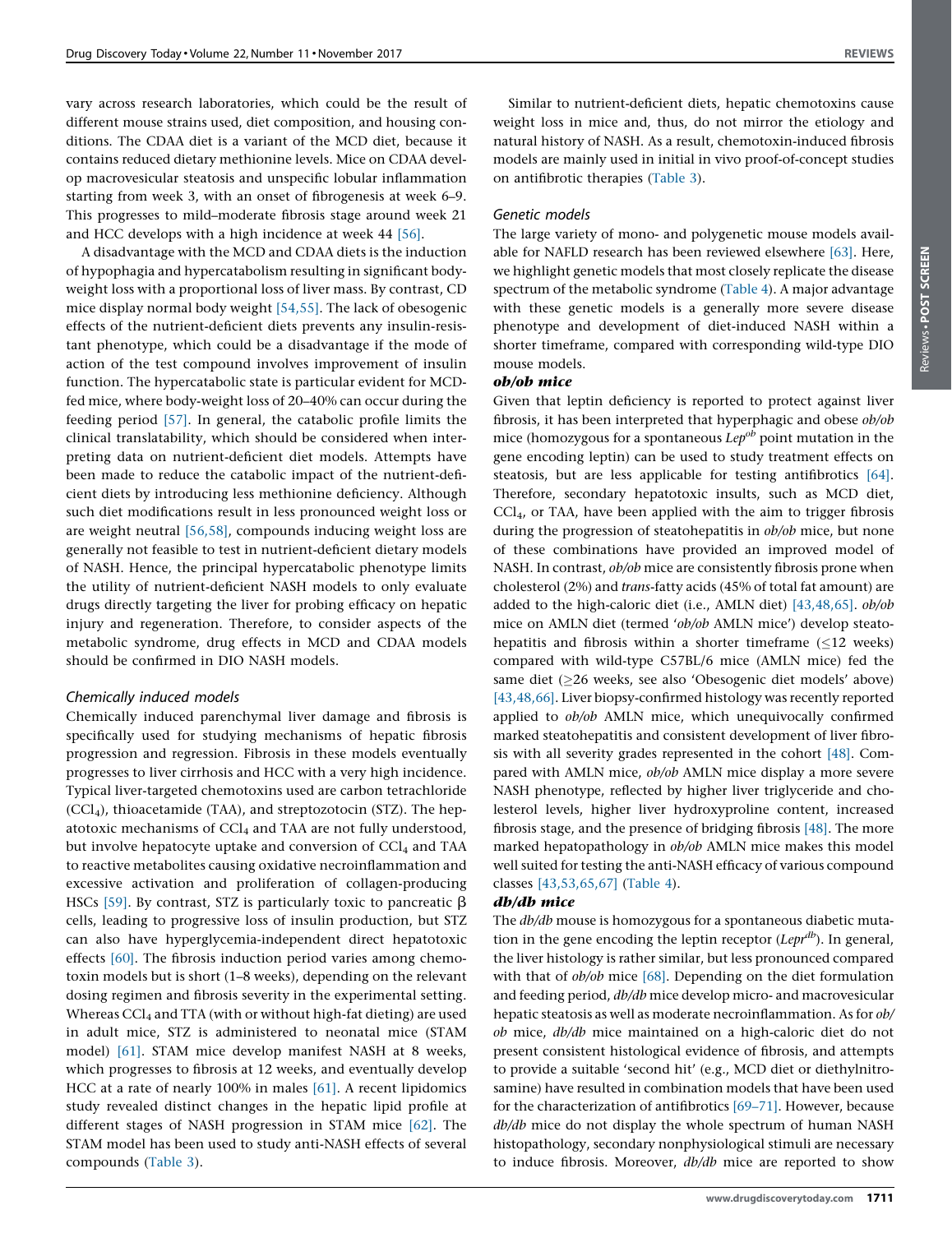### <span id="page-5-0"></span>TABLE 1

| Drug classes in current (recruitment/active phase) or recently concluded clinical trials for NASH <sup>a</sup> |                             |                                                                                                |                         |  |
|----------------------------------------------------------------------------------------------------------------|-----------------------------|------------------------------------------------------------------------------------------------|-------------------------|--|
| Drug class                                                                                                     | <b>Abbreviation</b>         | <b>Compounds</b>                                                                               | Refs (to clinical data) |  |
| Acetyl-CoA carboxylase inhibitors                                                                              | <b>ACC</b> inhibitors       | GS-0976/NDI-010976                                                                             | $[87]$                  |  |
| Aldosterone receptor antagonists                                                                               |                             | MT-3995                                                                                        |                         |  |
| AMP-activated protein kinase activators                                                                        | <b>AMPK</b> activators      | Metformin, NS-0200                                                                             | [88]                    |  |
| Anti-lipopolysaccharide antibodies                                                                             | Anti-LPS antibodies         | <b>IMM124E</b>                                                                                 |                         |  |
| Anti-microRNA oligonucleotides                                                                                 |                             | RG-125/AZD4076                                                                                 |                         |  |
| Antioxidants                                                                                                   |                             | Vitamin E, cysteamine                                                                          | [89,90]                 |  |
| Apoptosis signal-regulating kinase-1/<br>mitogen-activated protein kinase-5 inhibitors                         | ASK1/MAP3K5 inhibitors      | Selonsertib/GS-4997                                                                            | $[91]$                  |  |
| Angiotensin II receptor type 1 antagonists                                                                     | AT1 receptor antagonists    | Losartan                                                                                       | [92, 93]                |  |
| 11-beta-hydroxysteroid dehydrogenase inhibitors                                                                | $11\beta$ -HSD1 inhibitors  | RO5093151                                                                                      | $[94]$                  |  |
| Broad-spectrum immunomodulators                                                                                |                             | Pentoxifylline                                                                                 | [95]                    |  |
| Caspase inhibitors                                                                                             |                             | Emricasan/IDN-6556, GS-9450/LB84451                                                            | [96, 97]                |  |
| Cholesterol absorption inhibitors                                                                              |                             | Ezetimibe                                                                                      | [98]                    |  |
| CC-chemokine receptor 2/5 inhibitors                                                                           | <b>CCR2/CCR5</b> inhibitors | Cenicriviroc                                                                                   | [99, 100]               |  |
| Diacylglycerol acyltransferase-1 inhibitors                                                                    | <b>DGAT1</b> inhibitors     | Pradigastat/LCQ908                                                                             |                         |  |
| Dipeptidyl peptidase-IV inhibitors                                                                             | DPP-IV inhibitors           | Sitagliptin, vildagliptin                                                                      | [101]                   |  |
| Fibroblast growth factor-19 agonists                                                                           | FGF-19 agonists             | <b>NGM282</b>                                                                                  |                         |  |
| Fibroblast growth factor-21 agonists                                                                           | FGF-21 agonists             | BMS-986036, PF-05231023                                                                        |                         |  |
| Farnesoid X receptor agonists                                                                                  | FXR agonists                | Obeticholic acid/INT-747, GS-9674/Px104,<br>LJN452, EDP-305                                    | $[34]$                  |  |
| Farnesoid X receptor/transmembrane G<br>protein-coupled receptor-5 dual agonists                               | FXR/TGR5 agonists           | <b>INT-767</b>                                                                                 |                         |  |
| Galectin-3 inhibitors                                                                                          |                             | <b>GR-MD-02</b>                                                                                | $[102]$                 |  |
| Glucagon-like peptide-1 analogues                                                                              | GLP-1 analogues             | Liraglutide, semaglutide, exenatide                                                            | [36, 103]               |  |
| Growth hormone receptor agonists                                                                               |                             | Growth hormone                                                                                 |                         |  |
| Heat shock protein 47 inhibitors                                                                               | HSP47 inhibitors            | ND-L02-s0201                                                                                   |                         |  |
| Ileal bile acid transporter inhibitors                                                                         | <b>IBAT</b> inhibitors      | Volixibat/SHP626                                                                               |                         |  |
| IkappaB kinase-epsilon/TANK-binding kinase-1<br>dual inhibitors                                                | IKKE/TBK1 dual inhibitors   | Amlexanox                                                                                      |                         |  |
| Ketohexokinase inhibitors                                                                                      | <b>KHK</b> inhibitors       | PF-06835919                                                                                    |                         |  |
| Leptin receptor agonists                                                                                       |                             | Leptin, metreleptin                                                                            | [104]                   |  |
| Lysyl oxidase like 2 enzyme antibodies                                                                         | LOXL2 antibodies            | Simtuzumab/GS-6624                                                                             |                         |  |
| Leukotriene D4 receptor antagonists                                                                            | LTD4 antagonists            | Tipelukast/MN-001                                                                              |                         |  |
| Liver X receptor- $\alpha$ receptor antagonists                                                                | $LXR\alpha$ antagonists     | Oltipraz                                                                                       | $[105]$                 |  |
| Mechanistic target of rapamycin protein inhibitors                                                             | mTOR inhibitors             | MSDC-0602K                                                                                     |                         |  |
| Phosphodiesterase cyclic nucleotide type 4<br>inhibitors                                                       | PDE4 inhibitors             | ASP9831, Roflumilast                                                                           | $[106]$                 |  |
| Peroxisome proliferator-activator receptor agonists                                                            | PPAR agonists               | Elafibranor/GFT-505 pioglitazone,<br>rosiglitazone, fenofibrate, saroglitazar/<br>ZYH1, IVA337 | [35,89,93,107]          |  |
| Stearoyl CoA desaturase-1 inhibitors                                                                           | SCD1 inhibitors             | Aramchol                                                                                       | [108]                   |  |
| Sodium-glucose transporter-2 inhibitors                                                                        | SGLT-2 inhibitors           | Ipragliflozin, dapagliflozin, empagliflozin                                                    | [88, 109]               |  |
| Semicarbazide-sensitive amine oxidase/vascular<br>adhesion protein-1 inhibitors                                | SSAO/VAP-1 inhibitors       | <b>PXS4728A</b>                                                                                |                         |  |
| <b>Statins</b>                                                                                                 |                             | Rosuvastatin, atorvastatin, pitavastatin                                                       | [110]                   |  |
| Thyroid $\beta$ receptor agonists                                                                              | TRb receptor agonists       | VK2809, MGL-3196                                                                               |                         |  |
| Toll-like receptor 4 antagonists                                                                               | TLR4 antagonists            | Nalmafene/JKB-121                                                                              |                         |  |
| Tumor necrosis factor-alpha inhibitors                                                                         | TNF $\alpha$ inhibitors     | <b>VLX103</b>                                                                                  |                         |  |
|                                                                                                                |                             |                                                                                                |                         |  |

<sup>a</sup> Source: [ClinicalTrials.gov](http://ClinicalTrials.gov); see [Fig.](#page-2-0) 1 in the main text for graphical overview of drug targets.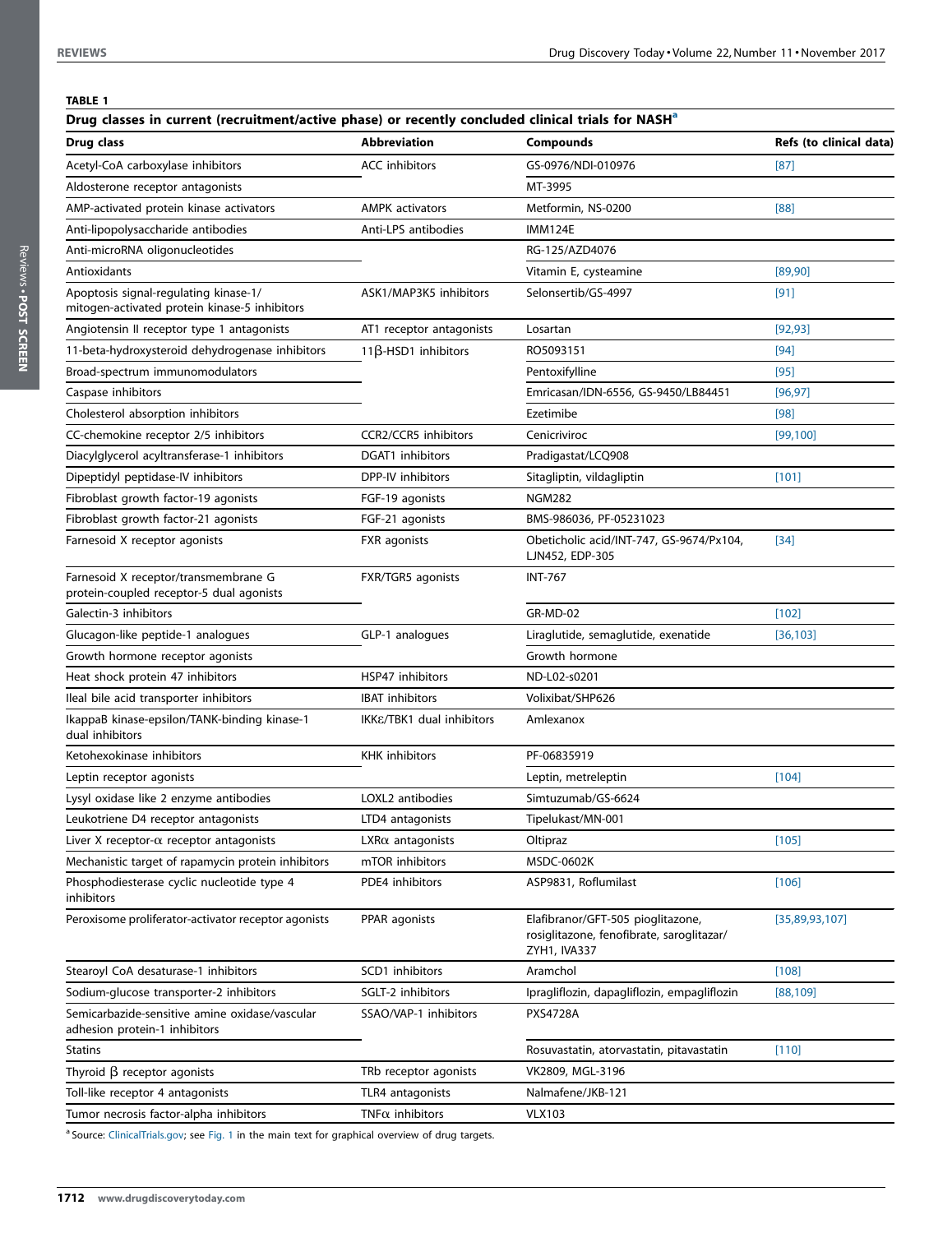### <span id="page-6-0"></span>TABLE 2

|                         | Obesogenic and nutrient-deficient dietary models of NASH in C57BL/6 mice <sup>a</sup> |                     |                  |                     |             |                          |                          |                                                                                                                                      |                                       |                                                             |                         |
|-------------------------|---------------------------------------------------------------------------------------|---------------------|------------------|---------------------|-------------|--------------------------|--------------------------|--------------------------------------------------------------------------------------------------------------------------------------|---------------------------------------|-------------------------------------------------------------|-------------------------|
| <b>Dietary</b><br>model | <b>Obesity</b>                                                                        | <b>Dyslipidemia</b> | Liver<br>enzymes | <b>Hepatomegaly</b> | <b>NASH</b> | <b>Fibrosis</b>          | <b>HCC</b>               | <b>Compounds tested in</b><br>model                                                                                                  | <b>Induction</b><br>period<br>(weeks) | <b>Comments on model</b>                                    | Refs                    |
| HF-HC                   | $+$                                                                                   | $+$                 | $+$              | $^{+}$              | $+$         | Very mild                | $\overline{\phantom{m}}$ | Ezetimibe, sildenafil, leucine,<br>metformin                                                                                         | $6 - 42$                              | Few mice show slight fibrosis                               | [40, 41]                |
| <b>HF-FRUC</b>          | $+$                                                                                   | $^{+}$              | $+$              | $+$                 | $+$         | Mild-moderate            | $\overline{\phantom{a}}$ | Liraglutide, BAR502                                                                                                                  | $14 - 18$                             | Trans-fat in diet                                           | [44, 111]               |
| HF-HC-FRUC              | $+$                                                                                   | $+$                 | $+$              | $+$                 | $+$         | Mild                     | $\overline{\phantom{m}}$ | AC3174, elafibranor,<br>obeticholic acid, liraglutide,<br>YH25724, ipragliflozin,<br>APD668                                          | $20 - 30$                             | Biopsy-confirmed NASH and<br>fibrosis; trans-fat in diet    | [43, 52, 53]<br>66,112] |
| <b>HF-SUCR</b>          | $+$                                                                                   | $^{+}$              | $+$              |                     |             | $\overline{\phantom{a}}$ |                          | Fexaramine, G49, atglistatin                                                                                                         | 10                                    | Combined with partial<br>hepatectomy                        | $[45]$                  |
| HF-HC-SUCR              | $+$                                                                                   | $+$                 |                  |                     | $+$         |                          |                          | Obeticholic acid                                                                                                                     | 24                                    | Very mild NASH                                              | $[51]$                  |
| <b>MCD</b>              |                                                                                       |                     | $+$              |                     | $+$         | Moderate                 | $\overline{\phantom{0}}$ | Wy-14,643, pentoxifylline,<br>G49, YH25724, rosiglitazone,<br>bezafibrate, GW501516,<br>sitagliptin, MCC950, olaparib,<br>WAY-362450 | $5 - 8$                               | Weight loss, may be<br>combined with partial<br>hepatectomy | [45, 52,<br>113,128]    |
| <b>CDAA</b>             | $\qquad \qquad -$                                                                     | $+$                 | $+$              | $+$                 | $+$         | Mild-moderate            | $+$                      | rFGF-1                                                                                                                               | $3 - 6$                               | Weight loss                                                 | [114]                   |
|                         |                                                                                       |                     |                  |                     |             |                          |                          |                                                                                                                                      |                                       |                                                             |                         |

a Abbreviations: FRUC, high fructose diet; HC, high-cholesterol diet; HCC, hepatocellular carcinoma; HF, high-fat diet; MCD, methionine- and choline-deficient diet; SUCR, high-sucrose diet; +, induction; -, no induction; ? reported.

# TAR **The Control of the Control of the Compounds tested**<br>
Chemotoxin-induced hepatit fibrosis model enzymes<br>
enzymes<br>
CCu<sub>t</sub><br>
CCut - The text engine of the state of the state of the state of the state of the state of the s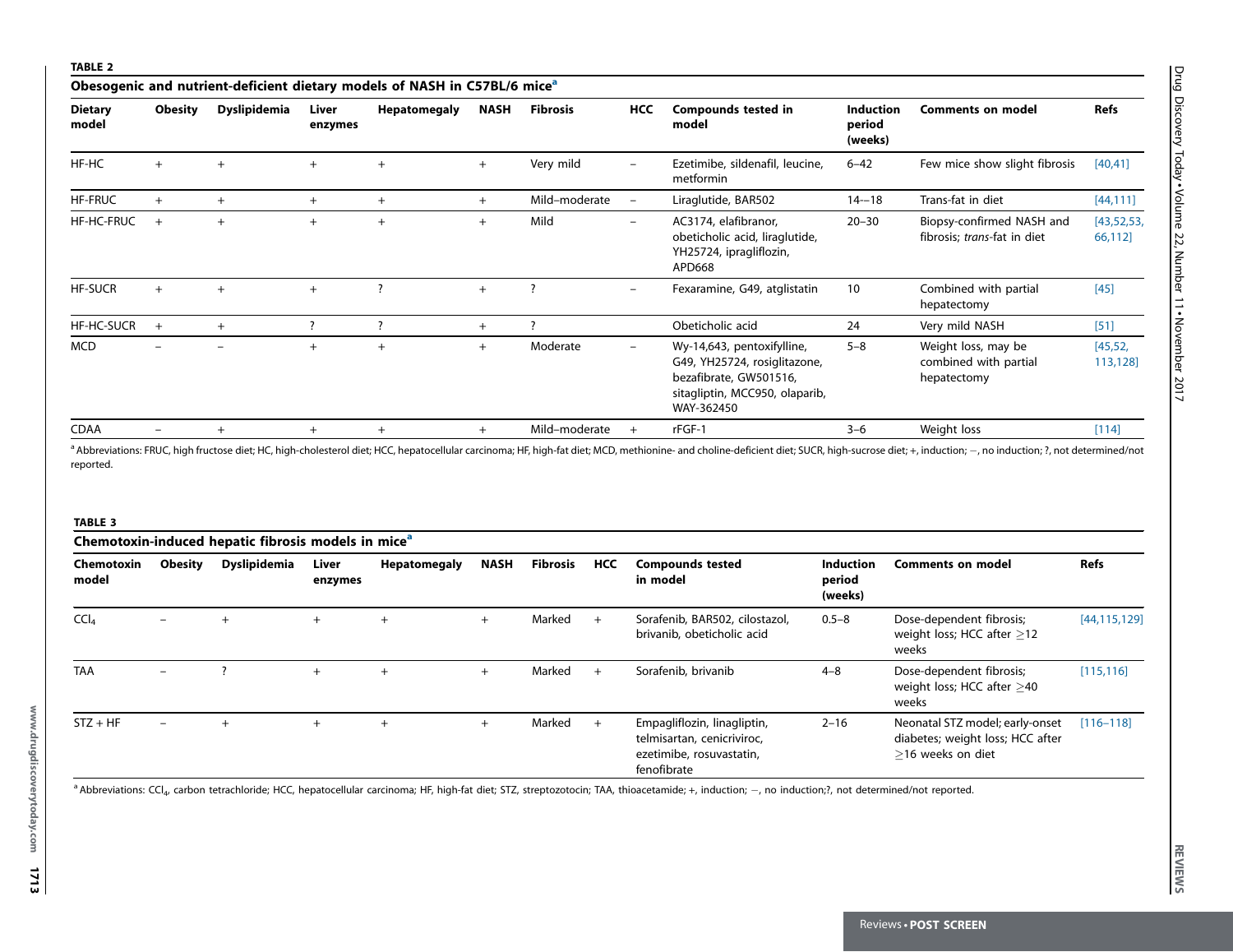s-

<span id="page-7-0"></span>1714 www.drugdiscoverytoday.com www.drugdiscoverytoday.com

### TABLE 4

|                       | Monogenetic models of NASH <sup>a</sup> |                          |                     |                          |                          |             |                 |                                   |                                                                           |                                               |                                                                                             |                      |
|-----------------------|-----------------------------------------|--------------------------|---------------------|--------------------------|--------------------------|-------------|-----------------|-----------------------------------|---------------------------------------------------------------------------|-----------------------------------------------|---------------------------------------------------------------------------------------------|----------------------|
| Genetic<br>model      | <b>Diet</b>                             | <b>Obesity</b>           | <b>Dyslipidemia</b> | Liver<br>enzymes         | <b>Hepatomegaly</b>      | <b>NASH</b> | <b>Fibrosis</b> | <b>HCC</b>                        | <b>Compounds tested</b><br>in model                                       | <b>NASH</b><br>induction<br>period<br>(weeks) | <b>Comments on model</b>                                                                    | <b>Refs</b>          |
| ob/ob                 | Chow                                    | $+$                      | $+$                 | $\overline{\phantom{a}}$ | $+$                      | $+$         |                 | $\sim$                            | rFGF1                                                                     | $8 - 12$                                      | Moderate NASH                                                                               | $[114]$              |
|                       | <b>HF-HC-FRUC</b>                       | $+$                      | $^{+}$              | $+$                      | $\ddot{}$                | $+$         | Moderate        | $\overline{\phantom{a}}$          | AC3174, elafibranor,<br>obeticholic acid, INT-767,<br>liraglutide, SR9238 | $6 - 12$                                      | Biopsy-confirmed NASH and<br>fibrosis; trans-fat in diet;<br>fibrosis onset $\leq$ 12 weeks | [43, 53,<br>65,67]   |
|                       | <b>MCD</b>                              |                          | $+$                 | $+$                      | $+$                      | $+$         | Mild            | $\overline{\phantom{m}}$          | LY2405319                                                                 | 10                                            | Weight loss; fibrosis onset $\geq$ 8<br>weeks                                               | [119]                |
| db/db                 | <b>MCD</b>                              | $\overline{\phantom{0}}$ | $\ddot{}$           | $+$                      | $+$                      | $+$         | Mild            | $\overline{\phantom{m}}$          | Exendin-4, elafibranor<br>(GFT505)                                        | $4 - 8$                                       | Fasting hyperglycemia;<br>fibrosis onset 7-14 weeks                                         | [69, 70]             |
|                       | $Chow + DEN$                            | $\overline{1}$           | $+$                 | $\overline{\phantom{a}}$ | $\overline{\phantom{a}}$ | $+$         | Marked          | $+$                               | Pitavastatin, metformin                                                   | $14 - 36$                                     | Fasting hyperglycemia;<br>fibrosis onset 16-20 weeks                                        | $[71]$               |
| foz/foz               | HF-HC                                   | $+$                      | $\ddot{}$           | $+$                      | $^{+}$                   | $+$         | Moderate        | $+$                               | Obeticholic acid, Wy 14,643,<br>ezetimibe, atorvastatin,<br>SR141716A     | $16 - 28$                                     | Early-onset of fasting<br>hyperglycemia; fibrosis onset<br>$>16$ weeks                      | [51, 74]             |
| $\mathsf{ApoE}^{-/-}$ | HF-HC                                   | $^{+}$                   | $\ddot{}$           | $+$                      | $+$                      | $+$         | Moderate        | $\overline{\phantom{a}}$          | Simvastatin                                                               | $\overline{7}$                                | Fibrosis onset >4-5 months<br>of age                                                        | [77, 120]            |
| $LDLr^{-/-}$          | HF-HC                                   | $+$                      | $\ddot{}$           | $+$                      | $+$                      | $+$         | Moderate        | $\hspace{0.1mm}$ $\hspace{0.1mm}$ | Rosiglitazone                                                             | 12                                            | Fibrosis onset >12 months of<br>age                                                         | [78, 121]            |
| <b>FLS</b>            | Chow                                    |                          | $\ddot{}$           | $+$                      | $+$                      | $+$         | Mild            | $(-)$                             | Fenofibrate, ezetimibe                                                    | $13 - 20$                                     | Inbred strain; normoglycemia;<br>fibrosis onset >24 weeks                                   | [76, 122,<br>123]    |
| FLS-ob/ob             | Chow                                    | $\ddot{}$                | $\ddot{}$           | $+$                      | $+$                      | $+$         | Moderate        | $+$                               | Sitagliptin, aliskiren,<br>ambrisentan, irbesartan                        | $20 - 24$                                     | Inbred strain; spontaneous<br>NASH; glucosuria; fibrosis<br>onset >24 weeks                 | [76,1]<br>$24 - 127$ |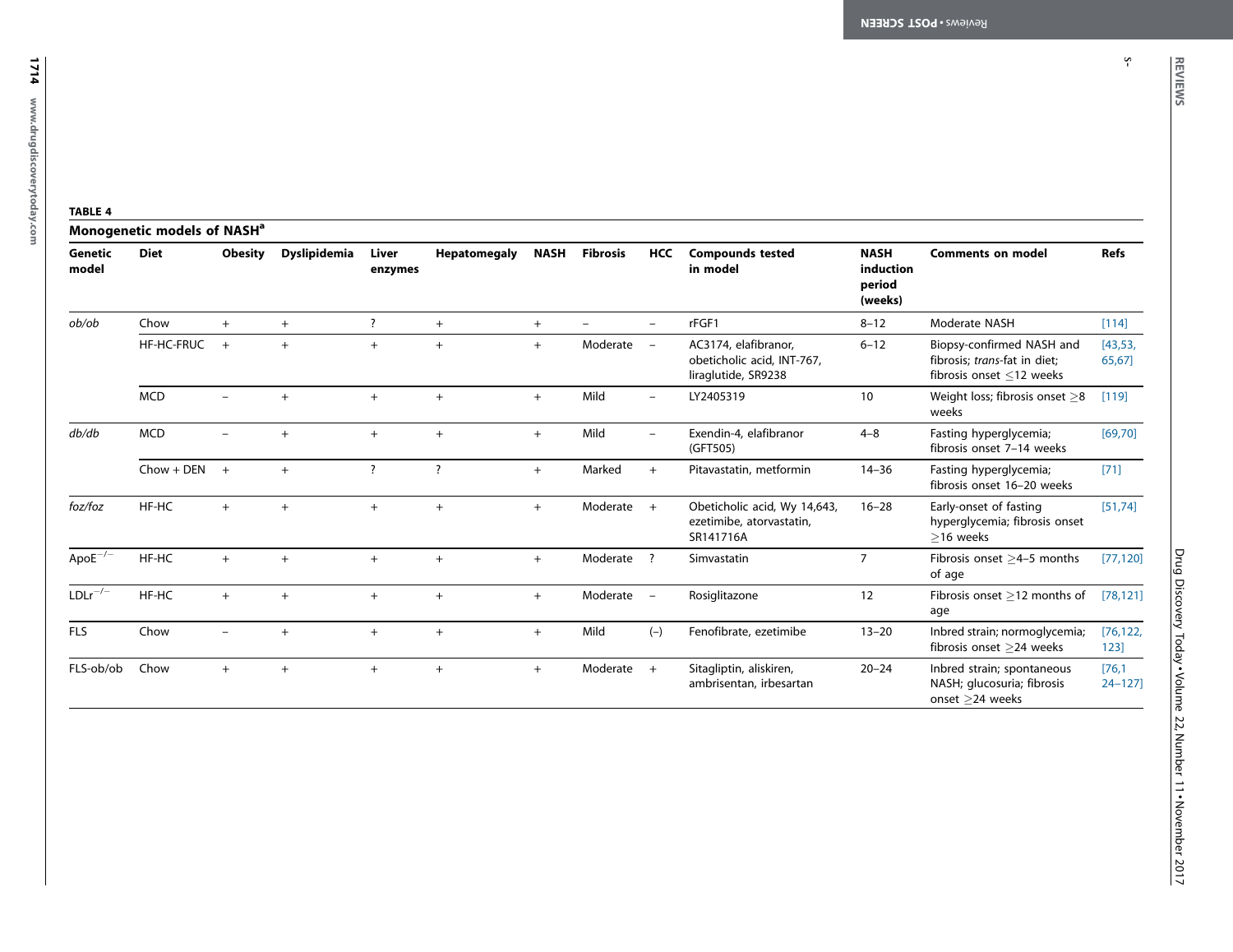pontaneous reversal of steatohepatitis [\[68\]](#page-10-0). Therefore, db/db mice might have limited utility in NASH drug discovery.

### foz/foz mice

 $foz/foz$  ('fat Aussie') mice carry an 11-base pair truncating mutation in the Alström gene product  $(Alms1)$ , and were genetically engineered by researchers at the Australian National University Medical School, Canberra Hospital [\[72\]](#page-10-0). The exact function of the ALMS1 protein is unknown, but might include a role in the intracellular transport of lipid cargo. The rare human homolog causes the Alström syndrome, a childhood obesity syndrome complicated by T2D, premature cardiovascular disease, and cirrhosis. Similarly, foz/foz mice are hyperphagic and display essential characteristics of the metabolic syndrome, including obesity, fasting hyperglycemia, insulin resistance, dyslipidemia, and hypertension. The attractiveness of using foz/foz mice (on a high-fat atherogenic diet) in NASH research is the spontaneous development of significant fatty liver (extreme hepatic triglyceride accumulation), steatohepatitis (severe steatosis, moderate hepatocyte ballooning, and reproducible necroinflammation) with appreciable pericellular fibrosis after 24 weeks of dieting [\[73,74\].](#page-10-0) Thus, foz/ foz and ob/ob mice have several NASH phenotypic commonalities, but foz/foz mice exhibit a different lipid deposition profile. Therefore, foz/foz mice are becoming increasingly relevant in experimental NASH pharmacology research ([Table](#page-7-0) 4).

### Fatty liver Shionogi mice

Polygenetic fatty liver Shionogi (FLS) lean mice were originally bred by Shionogi & Co. (Shiga, Japan), and develop spontaneous insulin resistance, hypertriglyceridemia, and steatohepatitis under normal environmental conditions [\[75\]](#page-10-0). Hepatic fibrosis is modest in FLS mice [\[38,76\]](#page-9-0), and only lipid-lowering compounds have so far been tested in this model [\(Table](#page-7-0) 4). To provide a more robust fibrotic NASH model, a mixed genetic variant of the ob/ob mouse model was recently developed at Tottori University (Yonago, Japan) by backcross mating of ob/ob mice with FLS mice. The resulting phenotype of FLS-ob/ob mice combines the characteristics of both genetic models, and the mice therefore develop obesity, diabetes, severe hepatic steatosis, necroinflammation, age-dependent progression of pericellular fibrosis, and (to some degree) spontaneous tumorigenesis [\[76\]](#page-10-0). FLS-ob/ob mice have been increasingly used in the characterization of potential anti-NASH compounds [\(Table](#page-7-0) 4).

### Genetic models of impaired lipoprotein function

Assembly, secretion, and transport of VLDL represents a major route for intrahepatic disposition of triglycerides. High serum levels of VLDL and LDL subclasses are linked to hepatic accumulation of cholesterol and lipids, which are considered contributing factors for hepatocellular injury in NASH. Several genetic mouse models of impaired lipoprotein function are applicable for NASH research, including Apolipoprotein E (Apo $E^{-/-}$ ) and LDL-receptor  $(LDL^{-/-})$ -deficient mice. ApoE<sup>-/-</sup> mice fed a high-fat/cholesterol (1.25%) diet show slightly increased levels of fasting glucose, but the major phenotypic characteristic is marked dyslipidemia, including hypertriglyceridemia, increased serum VLDL levels, and hepatic cholesterol accumulation [\[77\].](#page-10-0) In contrast to chow-fed Apo $E^{-/-}$  mice, Apo $E^{-/-}$  mice maintained on the high-fat/cholesterol diet develop marked hepatic steatosis, inflammation, hepatocyte ballooning, HSC activation, and appreciable collagen deposition  $[77]$ . LDL<sup>-/-</sup> mice fed a high-fat/high-carbohydrate/ low cholesterol (0.2%) diet develop a NASH phenotypic profile similar to Apo $E^{-/-}$  mice, although at an older age [\[78\]](#page-10-0). The major

advantage of using these models in NASH research is the more marked dyslipidemic profile, compared with DIO NASH models in wild-type mice. Modifications of these genetic models have been used to accelerate NASH and fibrosis progression, such as by introducing nutrient-deficient diets. On a related note, a transgenic mouse model of human-like lipoprotein metabolism (APOE\*3-Leiden.CETP mice) has recently been applied in preclinical NASH research [\[79,80\].](#page-10-0)

### Surgery-based models: bile duct ligation

Bile acids are ligands for the FXR, Takeda G-protein-coupled receptor 5 (TGR5, also termed GPBAR1 and GPCR19), and pregnane X receptors (PXR), which are involved in diverse metabolic functions, including regulation of glucose and lipid homeostasis, and energy expenditure, as well as prevention of intestinal bacterial overgrowth [\[81\].](#page-10-0) However, accumulation of bile acids is detrimental to liver function. Hepatic accumulation of bile acids promotes acute oxidative stress, necroinflammation, and apoptosis, leading to fibrosis that eventually progresses to cirrhosis and end-stage liver failure [\[82\].](#page-10-0) It was recently reported that patients with NAFLD show alterations in bile acids homeostasis [\[83\]](#page-10-0), and FXR/TGR5 receptor function has been subject to intense research in NASH pathology and represent an important antifibrotic drug target [\[82\]](#page-10-0) ([Fig.](#page-2-0) 1, [Table](#page-5-0) 1). Surgical manipulation of bile acid circulation has been introduced as method for fast-onset and robust induction of experimental hepatic fibrosis. For example, common bile duct ligation (BDL) is a model of obstructive cholestasis (extrahepatic biliary obstruction) in which impaired bile flow leads to hepatic accumulation of bile acids and cholestatic liver injury. BDL mice are an emerging tool in preclinical NASH research [\[84,85\]](#page-10-0). In addition, a range of nonsurgical models of biliary fibrosis in mice is available, including diet-induced cholestatic liver injury, chemically induced cholangitis, as well as genetic models [\[86\].](#page-10-0)

### Concluding remarks

The ideal model of NASH should faithfully replicate the multifactorial disease mechanisms, while also being reproducible and efficient. Regardless of the approaches currently used to mimic NASH in mice, none of the present models fulfill all requirements for an ideal model. Therefore, selection of the relevant NASH model must be based on prior knowledge of the individual drug target, and it is recommended that at least two individual NASH models should be used for the preclinical characterization of anti-NASH drugs. Given the marked interest in the clinical development of drugs with antifibrotic efficacy, obese NASH mouse models with consistent histology-proven fibrosis have relatively good clinical translatability and, thus, are highly applicable for preclinical drug testing in NASH.

### Acknowledgments

The authors would like to thank Maria N. Kristiansen, Kirstine S. Tølbøl, Philip J. Pedersen, David Parkes, James Trevaskis, Jonathan Roth, and Mark Young for excellent collaboration on the development and validation of mouse models of biopsy-confirmed NASH.

Reviews POST SCREENReviews . POST SCREEN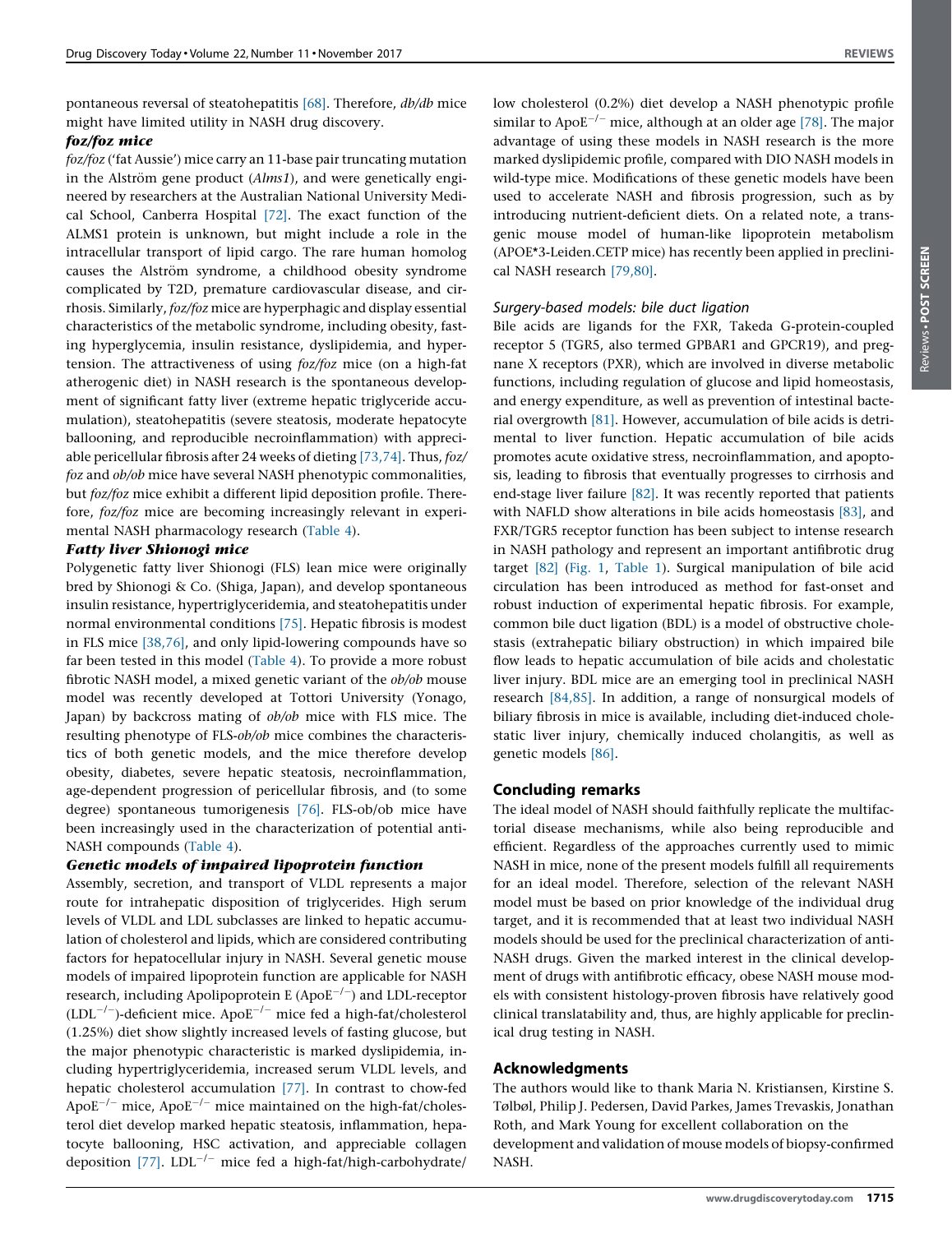1716 www.drugdiscoverytoday.com

### <span id="page-9-0"></span>References

- 1 Bellentani, S. (2017) The epidemiology of [non-alcoholic](http://refhub.elsevier.com/S1359-6446(17)30027-2/sbref0005) fatty liver disease. Liver Int. 37, [81–84](http://refhub.elsevier.com/S1359-6446(17)30027-2/sbref0005)
- 2 Younossi, Z.M. et al. (2016) Global [epidemiology](http://refhub.elsevier.com/S1359-6446(17)30027-2/sbref0010) of nonalcoholic fatty liver [disease-meta-analytic](http://refhub.elsevier.com/S1359-6446(17)30027-2/sbref0010) assessment of prevalence, incidence, and outcomes. [Hepatology](http://refhub.elsevier.com/S1359-6446(17)30027-2/sbref0010) 64, 73–84
- 3 Tilg, H. et al. (2016) NAFLD and diabetes mellitus. Nat. Rev. [Gastroenterol.](http://refhub.elsevier.com/S1359-6446(17)30027-2/sbref0015) Hepatol. 14, [32–42](http://refhub.elsevier.com/S1359-6446(17)30027-2/sbref0015)
- 4 Bedossa, P. (2017) Pathology of [non-alcoholic](http://refhub.elsevier.com/S1359-6446(17)30027-2/sbref0020) fatty liver disease. Liver Int. 37, 85– [89](http://refhub.elsevier.com/S1359-6446(17)30027-2/sbref0020)
- 5 White, D.L. et al. (2012) Association between [nonalcoholic](http://refhub.elsevier.com/S1359-6446(17)30027-2/sbref0025) fatty liver disease and risk for [hepatocellular](http://refhub.elsevier.com/S1359-6446(17)30027-2/sbref0025) cancer, based on systematic review. Clin. Gastroenterol. Hepatol. 10, [1342–1359](http://refhub.elsevier.com/S1359-6446(17)30027-2/sbref0025)
- 6 Singh, S. et al. (2015) Fibrosis progression in [nonalcoholic](http://refhub.elsevier.com/S1359-6446(17)30027-2/sbref0030) fatty liver vs nonalcoholic [steatohepatitis:](http://refhub.elsevier.com/S1359-6446(17)30027-2/sbref0030) a systematic review and meta-analysis of pairedbiopsy studies. Clin. [Gastroenterol.](http://refhub.elsevier.com/S1359-6446(17)30027-2/sbref0030) Hepatol. 13, 643–654
- 7 Agopian, V.G. et al. (2012) Liver [transplantation](http://refhub.elsevier.com/S1359-6446(17)30027-2/sbref0035) for nonalcoholic steatohepatitis. Ann. Surg. 256, [624–633](http://refhub.elsevier.com/S1359-6446(17)30027-2/sbref0035)
- 8 Marchesini, G. et al. (2016) Diet, weight loss, and liver health in [nonalcoholic](http://refhub.elsevier.com/S1359-6446(17)30027-2/sbref0040) fatty liver disease: [pathophysiology,](http://refhub.elsevier.com/S1359-6446(17)30027-2/sbref0040) evidence, and practice. Hepatology 63, 2032–2043
- 9 Day, C.P. and James, O.F. (1998) [Steatohepatitis:](http://refhub.elsevier.com/S1359-6446(17)30027-2/sbref0045) a tale of two 'hits'? [Gastroenterology](http://refhub.elsevier.com/S1359-6446(17)30027-2/sbref0045) 114, 842–845
- 10 Rosso, N. et al. (2014) Translational approaches: from fatty liver to [non-alcoholic](http://refhub.elsevier.com/S1359-6446(17)30027-2/sbref0050) [steatohepatitis.](http://refhub.elsevier.com/S1359-6446(17)30027-2/sbref0050) World J. Gastroenterol. 20, 9038–9049
- 11 Berlanga, A. et al. (2014) Molecular pathways in [non-alcoholic](http://refhub.elsevier.com/S1359-6446(17)30027-2/sbref0055) fatty liver disease. Clin. Exp. [Gastroenterol.](http://refhub.elsevier.com/S1359-6446(17)30027-2/sbref0055) 7, 221–239
- 12 Fagone, P. et al. (2015) [Identification](http://refhub.elsevier.com/S1359-6446(17)30027-2/sbref0060) of novel targets for the diagnosis and [treatment](http://refhub.elsevier.com/S1359-6446(17)30027-2/sbref0060) of liver fibrosis. Int. J. Mol. Med. 36, 747–752
- 13 Teufel, A. et al. (2016) [Comparison](http://refhub.elsevier.com/S1359-6446(17)30027-2/sbref0065) of gene expression patterns between mouse models of [nonalcoholic](http://refhub.elsevier.com/S1359-6446(17)30027-2/sbref0065) fatty liver disease and liver tissues from patients. [Gastroenterology](http://refhub.elsevier.com/S1359-6446(17)30027-2/sbref0065) 151, 513–525
- 14 Boursier, J. et al. (2016) The severity of [nonalcoholic](http://refhub.elsevier.com/S1359-6446(17)30027-2/sbref0070) fatty liver disease is associated with gut dysbiosis and shift in the metabolic function of the gut [microbiota.](http://refhub.elsevier.com/S1359-6446(17)30027-2/sbref0070) [Hepatology](http://refhub.elsevier.com/S1359-6446(17)30027-2/sbref0070) 63, 764–775
- 15 Tokushige, K. et al. (2013) Serum [metabolomic](http://refhub.elsevier.com/S1359-6446(17)30027-2/sbref0075) profile and potential biomarkers for severity of fibrosis in [nonalcoholic](http://refhub.elsevier.com/S1359-6446(17)30027-2/sbref0075) fatty liver disease. J. Gastroenterol. 48, 1392– [1400](http://refhub.elsevier.com/S1359-6446(17)30027-2/sbref0075)
- 16 Ganz, M. and Szabo, G. (2013) Immune and [inflammatory](http://refhub.elsevier.com/S1359-6446(17)30027-2/sbref0080) pathways in NASH. Hepatol. Int. 7 (Suppl. 2), [771–781](http://refhub.elsevier.com/S1359-6446(17)30027-2/sbref0080)
- 17 Peverill, W. et al. (2014) Evolving concepts in the [pathogenesis](http://refhub.elsevier.com/S1359-6446(17)30027-2/sbref0085) of NASH: beyond steatosis and [inflammation.](http://refhub.elsevier.com/S1359-6446(17)30027-2/sbref0085) Int. J. Mol. Sci. 15, 8591–8638
- 18 Rau, M. et al. (2016) Progression from nonalcoholic fatty liver to [nonalcoholic](http://refhub.elsevier.com/S1359-6446(17)30027-2/sbref0090) [steatohepatitis](http://refhub.elsevier.com/S1359-6446(17)30027-2/sbref0090) is marked by a higher frequency of Th17 cells in the liver and an increased [Th17/resting](http://refhub.elsevier.com/S1359-6446(17)30027-2/sbref0090) regulatory T cellratio in peripheral blood and in the liver. J. [Immunol.](http://refhub.elsevier.com/S1359-6446(17)30027-2/sbref0090) 196, 97–105
- 19 Giles, D.A. et al. (2015) IL-17 axis driven inflammation in [non-alcoholic](http://refhub.elsevier.com/S1359-6446(17)30027-2/sbref0095) fatty liver disease [progression.](http://refhub.elsevier.com/S1359-6446(17)30027-2/sbref0095) Curr. Drug Targets 16, 1315–1523
- 20 [Sharifnia,](http://refhub.elsevier.com/S1359-6446(17)30027-2/sbref0100) T. et al. (2015) Hepatic TLR4 signaling in obese NAFLD. Am. J. Physiol. Gastrointest. Liver Physiol. 309, [G270–G278](http://refhub.elsevier.com/S1359-6446(17)30027-2/sbref0100)
- 21 Csak, T. et al. (2011) Fatty acid and endotoxin activate [inflammasomes](http://refhub.elsevier.com/S1359-6446(17)30027-2/sbref0105) in mouse [hepatocytes](http://refhub.elsevier.com/S1359-6446(17)30027-2/sbref0105) that release danger signals to stimulate immune cells. Hepatology 54, [133–144](http://refhub.elsevier.com/S1359-6446(17)30027-2/sbref0105)
- 22 Szabo, G. and Petrasek, J. (2015) [Inflammasome](http://refhub.elsevier.com/S1359-6446(17)30027-2/sbref0110) activation and function in liver disease. Nat. Rev. [Gastroenterol.](http://refhub.elsevier.com/S1359-6446(17)30027-2/sbref0110) Hepatol. 12, 387–400
- 23 Fagone, P. et al. (2016) Emerging [therapeutic](http://refhub.elsevier.com/S1359-6446(17)30027-2/sbref0115) targets for the treatment of hepatic fibrosis. Drug Discov. Today 21, [369–375](http://refhub.elsevier.com/S1359-6446(17)30027-2/sbref0115)
- 24 Leung, C. et al. (2016) The role of the gut [microbiota](http://refhub.elsevier.com/S1359-6446(17)30027-2/sbref0120) in NAFLD. Nat. Rev. [Gastroenterol.](http://refhub.elsevier.com/S1359-6446(17)30027-2/sbref0120) Hepatol. 13, 412–425
- 25 Musso, G. et al. (2016) Non-alcoholic [steatohepatitis:](http://refhub.elsevier.com/S1359-6446(17)30027-2/sbref0125) emerging molecular targets and [therapeutic](http://refhub.elsevier.com/S1359-6446(17)30027-2/sbref0125) strategies. Nat. Rev. Drug Discov. 15, 249–274
- 26 Patel, N.S. et al. (2015) Effect of weight loss on magnetic [resonance](http://refhub.elsevier.com/S1359-6446(17)30027-2/sbref0130) imaging estimation of liver fat and volume in patients with nonalcoholic [steatohepatitis.](http://refhub.elsevier.com/S1359-6446(17)30027-2/sbref0130) Clin. [Gastroenterol.](http://refhub.elsevier.com/S1359-6446(17)30027-2/sbref0130) Hepatol. 13, 561–568
- 27 Kleiner, D. et al. (2005) Design and validation of a [histological](http://refhub.elsevier.com/S1359-6446(17)30027-2/sbref0135) scoring system for [nonalcoholic](http://refhub.elsevier.com/S1359-6446(17)30027-2/sbref0135) fatty liver disease. Hepatology 41, 1313–1321
- 28 Bedossa, P. et al. (2012) [Histopathological](http://refhub.elsevier.com/S1359-6446(17)30027-2/sbref0140) algorithm and scoring system for evaluation of liver lesions in morbidly obese patients. Hepatology 56, [1751–1759](http://refhub.elsevier.com/S1359-6446(17)30027-2/sbref0140)
- 29 Bedossa, P. and Patel, K. (2016) Biopsy and [noninvasive](http://refhub.elsevier.com/S1359-6446(17)30027-2/sbref0145) methods to assess progression of nonalcoholic fatty liver disease. [Gastroenterology](http://refhub.elsevier.com/S1359-6446(17)30027-2/sbref0145) 150, 1811–1822
- 30 Angulo, P. et al. (2015) Liver fibrosis, but no other histologic features, is [associated](http://refhub.elsevier.com/S1359-6446(17)30027-2/sbref0150) with long-term outcomes of patients with [nonalcoholic](http://refhub.elsevier.com/S1359-6446(17)30027-2/sbref0150) fatty liver disease.
- 31 Tacke, F. (2017) Targeting hepatic [macrophages](http://refhub.elsevier.com/S1359-6446(17)30027-2/sbref0155) to treat liver diseases. J. Hepatol. 66, [1300–1312](http://refhub.elsevier.com/S1359-6446(17)30027-2/sbref0155)
- 32 Sanyal, A.J. et al. (2015) Challenges and [opportunities](http://refhub.elsevier.com/S1359-6446(17)30027-2/sbref0160) in drug and biomarker development for nonalcoholic steatohepatitis: findings and [recommendations](http://refhub.elsevier.com/S1359-6446(17)30027-2/sbref0160) from an American Association for the Study of Liver [Diseases-U.S.](http://refhub.elsevier.com/S1359-6446(17)30027-2/sbref0160) Food and Drug [Administration](http://refhub.elsevier.com/S1359-6446(17)30027-2/sbref0160) Joint Workshop. Hepatology 61, 1392–1405
- 33 Ratziu, V. et al. (2010) A position statement on [NAFLD/NASH](http://refhub.elsevier.com/S1359-6446(17)30027-2/sbref0165) based on the EASL 2009 special [conference.](http://refhub.elsevier.com/S1359-6446(17)30027-2/sbref0165) J. Hepatol. 53, 372–384
- 34 [Neuschwander-Tetri,](http://refhub.elsevier.com/S1359-6446(17)30027-2/sbref0170) B.A. et al. (2015) Farnesoid X. nuclear receptor ligand obeticholic acid for non-cirrhotic, non-alcoholic [steatohepatitis](http://refhub.elsevier.com/S1359-6446(17)30027-2/sbref0170) (FLINT): a multicentre, randomised, [placebo-controlled](http://refhub.elsevier.com/S1359-6446(17)30027-2/sbref0170) trial. Lancet 385, 956–965
- 35 Ratziu, V. et al. (2016) Elafibranor, an agonist of the peroxisome [proliferator](http://refhub.elsevier.com/S1359-6446(17)30027-2/sbref0175)activated receptor- $\alpha$  and - $\delta$ , induces resolution of nonalcoholic [steatohepatitis](http://refhub.elsevier.com/S1359-6446(17)30027-2/sbref0175) without fibrosis worsening. [Gastroenterology](http://refhub.elsevier.com/S1359-6446(17)30027-2/sbref0175) 150, 1147–1159
- 36 [Armstrong,](http://refhub.elsevier.com/S1359-6446(17)30027-2/sbref0180) M.J. et al. (2016) Liraglutide safety and efficacy in patients with nonalcoholic [steatohepatitis](http://refhub.elsevier.com/S1359-6446(17)30027-2/sbref0180) (LEAN): a multicentre, double-blind, randomised, [placebo-controlled](http://refhub.elsevier.com/S1359-6446(17)30027-2/sbref0180) phase 2 study. Lancet 387, 679–690
- 37 Liang, W. et al. (2014) [Establishment](http://refhub.elsevier.com/S1359-6446(17)30027-2/sbref0185) of a general NAFLD scoring system for rodent models and [comparison](http://refhub.elsevier.com/S1359-6446(17)30027-2/sbref0185) to human liver pathology. PLoS One 9, e115922
- 38 Farrell, G.C. et al. (2014) Strain dependence of [diet-induced](http://refhub.elsevier.com/S1359-6446(17)30027-2/sbref0190) NASH and liver fibrosis in obese mice is linked to diabetes and [inflammatory](http://refhub.elsevier.com/S1359-6446(17)30027-2/sbref0190) phenotype. Liver Int. 34, [1084–1093](http://refhub.elsevier.com/S1359-6446(17)30027-2/sbref0190)
- 39 Yamazaki, Y. et al. (2008) Interstrain differences in susceptibility to [non-alcoholic](http://refhub.elsevier.com/S1359-6446(17)30027-2/sbref0195) [steatohepatitis.](http://refhub.elsevier.com/S1359-6446(17)30027-2/sbref0195) J. Gastroenterol. Hepatol. 23, 276–282
- 40 Zheng, S. et al. (2008) Ezetimibe improves high fat and cholesterol [diet-induced](http://refhub.elsevier.com/S1359-6446(17)30027-2/sbref0200) [non-alcoholic](http://refhub.elsevier.com/S1359-6446(17)30027-2/sbref0200) fatty liver disease in mice. Eur. J. Pharmacol. 584, 118–124
- 41 Bruckbauer, A. et al. (2016) A [combination](http://refhub.elsevier.com/S1359-6446(17)30027-2/sbref0205) of leucine, metformin, and sildenafil treats nonalcoholic fatty liver disease and [steatohepatitis](http://refhub.elsevier.com/S1359-6446(17)30027-2/sbref0205) in mice. Int. J. Hepatol. [2016,](http://refhub.elsevier.com/S1359-6446(17)30027-2/sbref0205) 1–16
- 42 Sanches, S.C.L. et al. (2015) Nonalcoholic [steatohepatitis:](http://refhub.elsevier.com/S1359-6446(17)30027-2/sbref0210) a search for factual animal [models.](http://refhub.elsevier.com/S1359-6446(17)30027-2/sbref0210) BioMed Res. Int. 2015, 1–13
- 43 Trevaskis, J.L. et al. (2012) [Glucagon-like](http://refhub.elsevier.com/S1359-6446(17)30027-2/sbref0215) peptide-1 receptor agonism improves metabolic, biochemical, and [histopathological](http://refhub.elsevier.com/S1359-6446(17)30027-2/sbref0215) indices of nonalcoholic [steatohepatitis](http://refhub.elsevier.com/S1359-6446(17)30027-2/sbref0215) in mice. AJP Gastrointest. Liver Physiol. 302, G762–G772
- 44 Carino, A. et al. (2017) BAR502, a dual FXR and GPBAR1 agonist, [promotes](http://refhub.elsevier.com/S1359-6446(17)30027-2/sbref0220) [browning](http://refhub.elsevier.com/S1359-6446(17)30027-2/sbref0220) of white adipose tissue and reverses liver steatosis and fibrosis. Sci. Rep. 7, [42801](http://refhub.elsevier.com/S1359-6446(17)30027-2/sbref0220)
- 45 Valdecantos, M.P. et al. (2017) A novel [glucagon-like](http://refhub.elsevier.com/S1359-6446(17)30027-2/sbref0225) peptide 1/glucagon receptor dual agonist improves [steatohepatitis](http://refhub.elsevier.com/S1359-6446(17)30027-2/sbref0225) and liver regeneration in mice. Hepatology 65, [950–968](http://refhub.elsevier.com/S1359-6446(17)30027-2/sbref0225)
- 46 Tetri, L.H. et al. (2008) Severe NAFLD with hepatic [necroinflammatory](http://refhub.elsevier.com/S1359-6446(17)30027-2/sbref0230) changes in mice fed trans fats and a [high-fructose](http://refhub.elsevier.com/S1359-6446(17)30027-2/sbref0230) corn syrup equivalent. AJP Gastrointest. Liver Physiol. 295, [G987–G995](http://refhub.elsevier.com/S1359-6446(17)30027-2/sbref0230)
- 47 Clapper, J.R. et al. (2013) [Diet-induced](http://refhub.elsevier.com/S1359-6446(17)30027-2/sbref0235) mouse model of fatty liver disease and nonalcoholic [steatohepatitis](http://refhub.elsevier.com/S1359-6446(17)30027-2/sbref0235) reflecting clinical disease progression and methods of assessment. AJP Gastrointest. Liver Physiol. 305, [G483–G495](http://refhub.elsevier.com/S1359-6446(17)30027-2/sbref0235)
- 48 Kristiansen, M.N.B. et al. (2016) Obese [diet-induced](http://refhub.elsevier.com/S1359-6446(17)30027-2/sbref0240) mouse models of nonalcoholic [steatohepatitis-tracking](http://refhub.elsevier.com/S1359-6446(17)30027-2/sbref0240) disease by liver biopsy. World J. Hepatol. 8, [673–684](http://refhub.elsevier.com/S1359-6446(17)30027-2/sbref0240)
- 49 Mells, J.E. et al. (2015) Saturated fat and [cholesterol](http://refhub.elsevier.com/S1359-6446(17)30027-2/sbref0245) are critical to inducing murine metabolic syndrome with robust nonalcoholic [steatohepatitis.](http://refhub.elsevier.com/S1359-6446(17)30027-2/sbref0245) J. Nutr. Biochem. 26, [285–292](http://refhub.elsevier.com/S1359-6446(17)30027-2/sbref0245)
- 50 Asgharpour, A. et al. (2016) A diet-induced animal model of [non-alcoholic](http://refhub.elsevier.com/S1359-6446(17)30027-2/sbref0250) fatty liver disease and [hepatocellular](http://refhub.elsevier.com/S1359-6446(17)30027-2/sbref0250) cancer. J. Hepatol. 65, 579–588
- 51 Haczeyni, F. et al. (2017) Obeticholic acid improves adipose [morphometry](http://refhub.elsevier.com/S1359-6446(17)30027-2/sbref0255) and [inflammation](http://refhub.elsevier.com/S1359-6446(17)30027-2/sbref0255) and reduces steatosis in dietary but not metabolic obesity in mice. Obesity 25, [155–165](http://refhub.elsevier.com/S1359-6446(17)30027-2/sbref0255)
- 52 Kim, J.H. et al. (2017) YH25724, a novel long-acting [GLP-1/FGF21](http://refhub.elsevier.com/S1359-6446(17)30027-2/sbref0260) dual agonist improves hepatic steatosis, [inflammation](http://refhub.elsevier.com/S1359-6446(17)30027-2/sbref0260) and fibrosis in nonalcoholic [steatohepatitis](http://refhub.elsevier.com/S1359-6446(17)30027-2/sbref0260) (NASH) animal models. J. Hepatol. 66, S16–S17
- 53 Feigh, M. et al. (2017) [Comparative](http://refhub.elsevier.com/S1359-6446(17)30027-2/sbref0265) metabolic and hepatic effects of liraglutide, elafibranor and obeticholic acid in [diet-induced](http://refhub.elsevier.com/S1359-6446(17)30027-2/sbref0265) and genetically obese mouse models of [biopsy-confirmed](http://refhub.elsevier.com/S1359-6446(17)30027-2/sbref0265) NASH. The 2nd NASH Summit, Boston
- 54 Caballero, F. et al. (2010) Specific [contribution](http://refhub.elsevier.com/S1359-6446(17)30027-2/sbref0270) of methionine and choline in nutritional nonalcoholic [steatohepatitis:](http://refhub.elsevier.com/S1359-6446(17)30027-2/sbref0270) impact on mitochondrial s-adenosyl-lmethionine and GSH. J. Biol. Chem. 285, [18528–18536](http://refhub.elsevier.com/S1359-6446(17)30027-2/sbref0270)
- 55 Honda, T. et al. (2017) [Branched-chain](http://refhub.elsevier.com/S1359-6446(17)30027-2/sbref0275) amino acids alleviate hepatic steatosis and liver injury in [choline-deficient](http://refhub.elsevier.com/S1359-6446(17)30027-2/sbref0275) high-fat diet induced NASH mice. Metabolism 69, [177–187](http://refhub.elsevier.com/S1359-6446(17)30027-2/sbref0275)
- 56 [Matsumoto,](http://refhub.elsevier.com/S1359-6446(17)30027-2/sbref0280) M. et al. (2013) An improved mouse model that rapidly develops fibrosis in non-alcoholic [steatohepatitis.](http://refhub.elsevier.com/S1359-6446(17)30027-2/sbref0280) Int. J. Exp. Pathol. 94, 93–103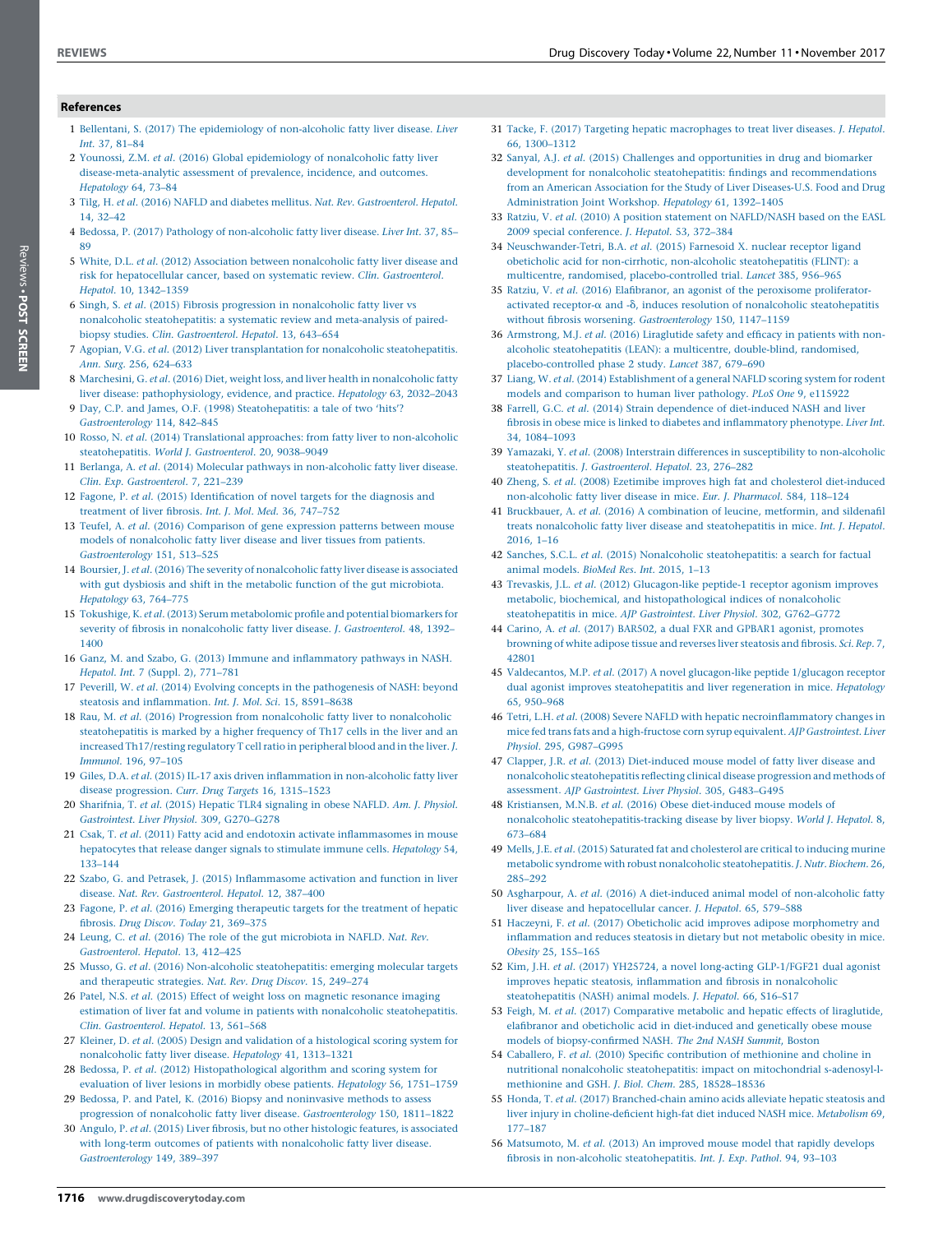- <span id="page-10-0"></span>58 Chiba, T. et al. (2016) Evaluation of [methionine](http://refhub.elsevier.com/S1359-6446(17)30027-2/sbref0290) content in a high-fat and cholinedeficient diet on body weight gain and the development of [non-alcoholic](http://refhub.elsevier.com/S1359-6446(17)30027-2/sbref0290) [steatohepatitis](http://refhub.elsevier.com/S1359-6446(17)30027-2/sbref0290) in mice. PLoS One 11, e0164191
- 59 Kim, Y.O. et al. (2017) [Optimized](http://refhub.elsevier.com/S1359-6446(17)30027-2/sbref0295) mouse models for liver fibrosis. Methods Mol. Biol. 1559, [279–296](http://refhub.elsevier.com/S1359-6446(17)30027-2/sbref0295)
- 60 Bolza´n, A.D. and Bianchi, M.S. (2002) Genotoxicity of [streptozotocin.](http://refhub.elsevier.com/S1359-6446(17)30027-2/sbref0300) Mutat. Res. 512, [121–134](http://refhub.elsevier.com/S1359-6446(17)30027-2/sbref0300)
- 61 Fujii, M. et al. (2013) A murine model for non-alcoholic [steatohepatitis](http://refhub.elsevier.com/S1359-6446(17)30027-2/sbref0305) showing evidence of association between diabetes and [hepatocellular](http://refhub.elsevier.com/S1359-6446(17)30027-2/sbref0305) carcinoma. Med. Mol. [Morphol.](http://refhub.elsevier.com/S1359-6446(17)30027-2/sbref0305) 46, 141–152
- 62 Saito, K. et al. (2015) [Characterization](http://refhub.elsevier.com/S1359-6446(17)30027-2/sbref0310) of hepatic lipid profiles in a mouse model with nonalcoholic [steatohepatitis](http://refhub.elsevier.com/S1359-6446(17)30027-2/sbref0310) and subsequent fibrosis. Sci. Rep. 5, 12466
- 63 Mann, J.P. et al. (2016) How useful are [monogenic](http://refhub.elsevier.com/S1359-6446(17)30027-2/sbref0315) rodent models for the study of human [non-alcoholic](http://refhub.elsevier.com/S1359-6446(17)30027-2/sbref0315) fatty liver disease? Front Endocrinol. 7, 145
- 64 Leclercq, I.A. et al. (2002) Leptin is essential for the hepatic [fibrogenic](http://refhub.elsevier.com/S1359-6446(17)30027-2/sbref0320) response to chronic liver injury. J. Hepatol. 37, [206–213](http://refhub.elsevier.com/S1359-6446(17)30027-2/sbref0320)
- 65 Griffett, K. et al. (2015) The LXR inverse agonist SR. 9238 [suppresses](http://refhub.elsevier.com/S1359-6446(17)30027-2/sbref0325) fibrosis in a model of non-alcoholic [steatohepatitis.](http://refhub.elsevier.com/S1359-6446(17)30027-2/sbref0325) Mol. Metab. 4, 353–357
- 66 Honda, Y. et al. (2016) The selective SGLT2 inhibitor [ipragliflozin](http://refhub.elsevier.com/S1359-6446(17)30027-2/sbref0330) has a therapeutic effect on nonalcoholic [steatohepatitis](http://refhub.elsevier.com/S1359-6446(17)30027-2/sbref0330) in mice. PLoS One 11, e0146337
- 67 Roth, J. et al. (2016) The [FXR/TGR5](http://refhub.elsevier.com/S1359-6446(17)30027-2/sbref0335) dual agonist INT-767 reduces NAFLD activity score and fibrosis stage and improves plasma and hepatic lipid profiles in the [GUBRA-AMLN](http://refhub.elsevier.com/S1359-6446(17)30027-2/sbref0335) mouse model of diet-induced and [biopsy-confirmed](http://refhub.elsevier.com/S1359-6446(17)30027-2/sbref0335) nonalcoholic steatohepatitis. p. 144401, AASLD LiverLearning®
- 68 [Trak-Smayra,](http://refhub.elsevier.com/S1359-6446(17)30027-2/sbref0340) V. et al. (2011) Pathology of the liver in obese and diabetic ob/ob and db/db mice fed a standard or [high-calorie](http://refhub.elsevier.com/S1359-6446(17)30027-2/sbref0340) diet. Int. J. Exp. Pathol. 92, 413–421
- 69 Staels, B. et al. (2013) [Hepatoprotective](http://refhub.elsevier.com/S1359-6446(17)30027-2/sbref0345) effects of the dual peroxisome proliferatoractivated receptor alpha/delta agonist, GFT505, in rodent models of [nonalcoholic](http://refhub.elsevier.com/S1359-6446(17)30027-2/sbref0345) fatty liver [disease/nonalcoholic](http://refhub.elsevier.com/S1359-6446(17)30027-2/sbref0345) steatohepatitis. Hepatology 58, 1941–1952
- 70 Yamamoto, T. et al. (2016) [Glucagon-like](http://refhub.elsevier.com/S1359-6446(17)30027-2/sbref0350) peptide-1 analogue prevents nonalcoholic [steatohepatitis](http://refhub.elsevier.com/S1359-6446(17)30027-2/sbref0350) in non-obese mice. World J. Gastroenterol. 22, 2512– [2523](http://refhub.elsevier.com/S1359-6446(17)30027-2/sbref0350)
- 71 Ohno, T. et al. (2015) Metformin suppresses [diethylnitrosamine-induced](http://refhub.elsevier.com/S1359-6446(17)30027-2/sbref0355) liver [tumorigenesis](http://refhub.elsevier.com/S1359-6446(17)30027-2/sbref0355) in obese and diabetic C57BL/KsJ- + Leprdb/ + Leprdb mice. PLoS One 10, [e0124081](http://refhub.elsevier.com/S1359-6446(17)30027-2/sbref0355)
- 72 Arsov, T. et al. (2006) Fat Aussie—a new Alström [Syndrome](http://refhub.elsevier.com/S1359-6446(17)30027-2/sbref0360) mouse showing a critical role for ALMS1 in obesity, diabetes, and [spermatogenesis.](http://refhub.elsevier.com/S1359-6446(17)30027-2/sbref0360) Mol. Endocrinol. 20, [1610–1622](http://refhub.elsevier.com/S1359-6446(17)30027-2/sbref0360)
- 73 Van Rooyen, D.M. et al. (2013) [Pharmacological](http://refhub.elsevier.com/S1359-6446(17)30027-2/sbref0365) cholesterol lowering reverses fibrotic NASH in obese, diabetic mice with metabolic [syndrome.](http://refhub.elsevier.com/S1359-6446(17)30027-2/sbref0365) J. Hepatol. 59, [144–152](http://refhub.elsevier.com/S1359-6446(17)30027-2/sbref0365)
- 74 [Bell-Anderson,](http://refhub.elsevier.com/S1359-6446(17)30027-2/sbref0370) K.S. et al. (2011) Coordinated improvement in glucose tolerance, liver steatosis and [obesity-associated](http://refhub.elsevier.com/S1359-6446(17)30027-2/sbref0370) inflammation by cannabinoid 1 receptor [antagonism](http://refhub.elsevier.com/S1359-6446(17)30027-2/sbref0370) in fat Aussie mice. Int. J. Obes. 35, 1539–1548
- 75 Soga, M. et al. (1999) The FLS mouse: a new inbred strain with [spontaneous](http://refhub.elsevier.com/S1359-6446(17)30027-2/sbref0375) fatty liver. Lab. Anim. Sci. 49, [269–275](http://refhub.elsevier.com/S1359-6446(17)30027-2/sbref0375)
- 76 Sugihara, T. et al. (2013) Fatty liver Shionogi- ob/ob mouse: a new [candidate](http://refhub.elsevier.com/S1359-6446(17)30027-2/sbref0380) for a non-alcoholic [steatohepatitis](http://refhub.elsevier.com/S1359-6446(17)30027-2/sbref0380) model. Hepatol. Res. 43, 547–556
- 77 Schierwagen, R. et al. (2015) Seven weeks of Western diet in [apolipoprotein-E](http://refhub.elsevier.com/S1359-6446(17)30027-2/sbref0385)deficient mice induce metabolic syndrome and non-alcoholic [steatohepatitis](http://refhub.elsevier.com/S1359-6446(17)30027-2/sbref0385) with liver [fibrosis.](http://refhub.elsevier.com/S1359-6446(17)30027-2/sbref0385) Sci. Rep. 5, 12931
- 78 Bieghs, V. et al. (2012) LDL receptor knock-out mice are a [physiological](http://refhub.elsevier.com/S1359-6446(17)30027-2/sbref0390) model particularly vulnerable to study the onset of inflammation in [non-alcoholic](http://refhub.elsevier.com/S1359-6446(17)30027-2/sbref0390) fatty liver [disease.](http://refhub.elsevier.com/S1359-6446(17)30027-2/sbref0390) PLoS One 7, e30668
- 79 Liang, W. et al. (2015) Salsalate attenuates diet induced [non-alcoholic](http://refhub.elsevier.com/S1359-6446(17)30027-2/sbref0395) [steatohepatitis](http://refhub.elsevier.com/S1359-6446(17)30027-2/sbref0395) in mice by decreasing lipogenic and inflammatory processes. Br. J. Pharmacol. 172, [5293–5305](http://refhub.elsevier.com/S1359-6446(17)30027-2/sbref0395)
- 80 Wang, Y. et al. (2014) Exendin-4 decreases liver inflammation and [atherosclerosis](http://refhub.elsevier.com/S1359-6446(17)30027-2/sbref0400) development [simultaneously](http://refhub.elsevier.com/S1359-6446(17)30027-2/sbref0400) by reducing macrophage infiltration. Br. J. [Pharmacol.](http://refhub.elsevier.com/S1359-6446(17)30027-2/sbref0400) 171, 723–734
- 81 Vítek, L. and Haluzíkm, M. (2016) The role of bile acids in metabolic [regulation.](http://refhub.elsevier.com/S1359-6446(17)30027-2/sbref0405) J. [Endocrinol.](http://refhub.elsevier.com/S1359-6446(17)30027-2/sbref0405) 228, R85–R96
- 82 Yuan, L. and Bambha, K. (2015) Bile acid receptors and [nonalcoholic](http://refhub.elsevier.com/S1359-6446(17)30027-2/sbref0410) fatty liver disease. World J. Hepatol. 7, [2811–2818](http://refhub.elsevier.com/S1359-6446(17)30027-2/sbref0410)
- 83 Ferslew, B.C. et al. (2015) Altered bile acid [metabolome](http://refhub.elsevier.com/S1359-6446(17)30027-2/sbref0415) in patients with nonalcoholic [steatohepatitis.](http://refhub.elsevier.com/S1359-6446(17)30027-2/sbref0415) Dig. Dis. Sci. 60, 3318–3328
- 84 Kluwe, J. et al. (2010) Modulation of hepatic fibrosis by [c-Jun-N-terminal](http://refhub.elsevier.com/S1359-6446(17)30027-2/sbref0420) kinase inhibition. [Gastroenterology](http://refhub.elsevier.com/S1359-6446(17)30027-2/sbref0420) 138, 347–359
- 85 Wang, X. et al. (2017) A20 [attenuates](http://refhub.elsevier.com/S1359-6446(17)30027-2/sbref0425) liver fibrosis in NAFLD and inhibits [inflammation](http://refhub.elsevier.com/S1359-6446(17)30027-2/sbref0425) responses. Inflammation 40, 840–848
- 86 Delire, B. et al. (2015) Animal models for fibrotic liver [diseases:](http://refhub.elsevier.com/S1359-6446(17)30027-2/sbref0430) what we have, what we need, and what is under [development.](http://refhub.elsevier.com/S1359-6446(17)30027-2/sbref0430) J. Clin. Transl. Hepatol. 3, 53–66
- 87 Stiede, K. et al. (2017) Acetyl-CoA carboxylase inhibition reduces de novo lipogenesis in overweight male subjects: A randomized, double-blind, crossover study. Hepatology <http://dx.doi.org/10.1002/hep.29246> Published online May 3, 2017
- 88 Tang, W. et al. (2016) Comparative efficacy of anti-diabetic agents on [nonalcoholic](http://refhub.elsevier.com/S1359-6446(17)30027-2/sbref0440) fatty liver disease in patients with type 2 diabetes mellitus: a [systematic](http://refhub.elsevier.com/S1359-6446(17)30027-2/sbref0440) review and meta-analysis of randomized and [non-randomized](http://refhub.elsevier.com/S1359-6446(17)30027-2/sbref0440) studies. Diabetes Metab. Res. Rev. 32, [200–216](http://refhub.elsevier.com/S1359-6446(17)30027-2/sbref0440)
- 89 Sanyal, A.J. et al. (2010) Pioglitazone, Vitamin E, or placebo for [nonalcoholic](http://refhub.elsevier.com/S1359-6446(17)30027-2/sbref0445) [steatohepatitis.](http://refhub.elsevier.com/S1359-6446(17)30027-2/sbref0445) N. Engl. J. Med. 362, 1675–1685
- 90 Schwimmer, J.B. et al. (2016) In children with [nonalcoholic](http://refhub.elsevier.com/S1359-6446(17)30027-2/sbref0450) fatty liver disease, [cysteamine](http://refhub.elsevier.com/S1359-6446(17)30027-2/sbref0450) bitartrate delayed release improves liver enzymes but does not reduce disease activity scores. [Gastroenterology](http://refhub.elsevier.com/S1359-6446(17)30027-2/sbref0450) 151, 1141–1154
- 91 Loomba, R. et al. (2016) GS-4997, an inhibitor of apoptosis [signal-regulating](http://refhub.elsevier.com/S1359-6446(17)30027-2/sbref0455) kinase (ASK1), alone or in combination with simtuzumab for the treatment of nonalcoholic [steatohepatitis](http://refhub.elsevier.com/S1359-6446(17)30027-2/sbref0455) (NASH): A randomized, Phase 2 trial. Hepatology 64, 1119A
- 92 McPherson, S. et al. (2017) A [randomised](http://refhub.elsevier.com/S1359-6446(17)30027-2/sbref0460) controlled trial of losartan as an antifibrotic agent in non-alcoholic [steatohepatitis.](http://refhub.elsevier.com/S1359-6446(17)30027-2/sbref0460) PLoS One 12, e0175717
- 93 Torres, D.M. et al. (2011) [Rosiglitazone](http://refhub.elsevier.com/S1359-6446(17)30027-2/sbref0465) versus rosiglitazone and metformin versus rosiglitazone and losartan in the treatment of nonalcoholic [steatohepatitis](http://refhub.elsevier.com/S1359-6446(17)30027-2/sbref0465) in humans: a 12-month [randomized,](http://refhub.elsevier.com/S1359-6446(17)30027-2/sbref0465) prospective, open-label trial. Hepatology 54, [1631–1639](http://refhub.elsevier.com/S1359-6446(17)30027-2/sbref0465)
- 94 Stefan, N. et al. (2014) Inhibition of  $11\beta$ -HSD1 with RO5093151 for [non-alcoholic](http://refhub.elsevier.com/S1359-6446(17)30027-2/sbref0470) fatty liver disease: a multicentre, randomised, double-blind, [placebo-controlled](http://refhub.elsevier.com/S1359-6446(17)30027-2/sbref0470) trial. Lancet Diabetes [Endocrinol.](http://refhub.elsevier.com/S1359-6446(17)30027-2/sbref0470) 2, 406–416
- 95 Zeng, T. et al. (2014) [Pentoxifylline](http://refhub.elsevier.com/S1359-6446(17)30027-2/sbref0475) for the treatment of nonalcoholic fatty liver disease. Eur. J. [Gastroenterol.](http://refhub.elsevier.com/S1359-6446(17)30027-2/sbref0475) Hepatol. 26, 646–653
- 96 Shiffman, M. et al. (2015) A [placebo-controlled,](http://refhub.elsevier.com/S1359-6446(17)30027-2/sbref0480) multicenter, double-blind, randomised trial of emricasan in subjects with [non-alcoholic](http://refhub.elsevier.com/S1359-6446(17)30027-2/sbref0480) fatty liver disease (NAFLD) and raised [transaminases.](http://refhub.elsevier.com/S1359-6446(17)30027-2/sbref0480) J. Hepatol. 62, S282
- 97 Ratziu, V. et al. (2012) A phase 2, randomized, double-blind, [placebo-controlled](http://refhub.elsevier.com/S1359-6446(17)30027-2/sbref0485) study of GS-9450 in subjects with nonalcoholic [steatohepatitis.](http://refhub.elsevier.com/S1359-6446(17)30027-2/sbref0485) Hepatology 55, [419–428](http://refhub.elsevier.com/S1359-6446(17)30027-2/sbref0485)
- 98 Nakade, Y. et al. (2017) Ezetimibe for the treatment of non-alcoholic fatty liver disease: A meta-analysis. Hepatol. Res. <http://dx.doi.org/10.1111/hepr.12887> Published online March 3, 2017
- 99 Friedman, S. et al. (2016) Efficacy and safety study of [cenicriviroc](http://refhub.elsevier.com/S1359-6446(17)30027-2/sbref0495) for the treatment of non-alcoholic [steatohepatitis](http://refhub.elsevier.com/S1359-6446(17)30027-2/sbref0495) in adult subjects with liver fibrosis: CENTAUR Phase 2b study design. [Contemp.](http://refhub.elsevier.com/S1359-6446(17)30027-2/sbref0495) Clin. Trials 47, 356–365
- 100 Sanyal, A. et al. (2016) [Cenicriviroc](http://refhub.elsevier.com/S1359-6446(17)30027-2/sbref0500) versus placebo for the treatment of nonalcoholic [steatohepatitis](http://refhub.elsevier.com/S1359-6446(17)30027-2/sbref0500) with liver fibrosis: results from the Year 1 primary analysis of the Phase 2b [CENTAUR](http://refhub.elsevier.com/S1359-6446(17)30027-2/sbref0500) study. Hepatology 64, 1118
- 101 Cui, J. et al. (2016) Sitagliptin vs: placebo for [non-alcoholic](http://refhub.elsevier.com/S1359-6446(17)30027-2/sbref0505) fatty liver disease: A [randomized](http://refhub.elsevier.com/S1359-6446(17)30027-2/sbref0505) controlled trial. J. Hepatol. 65, 369–376
- 102 Harrison, S.A. et al. (2016) [Randomised](http://refhub.elsevier.com/S1359-6446(17)30027-2/sbref0510) clinical study: GR-MD-02, a galectin-3 inhibitor, vs. placebo in patients having non-alcoholic [steatohepatitis](http://refhub.elsevier.com/S1359-6446(17)30027-2/sbref0510) with advanced fibrosis. Aliment Pharmacol. Ther. 44, [1183–1198](http://refhub.elsevier.com/S1359-6446(17)30027-2/sbref0510)
- 103 Armstrong, M.J. et al. (2016) [Glucagon-like](http://refhub.elsevier.com/S1359-6446(17)30027-2/sbref0515) peptide 1 decreases lipotoxicity in nonalcoholic [steatohepatitis.](http://refhub.elsevier.com/S1359-6446(17)30027-2/sbref0515) J. Hepatol. 64, 399–408
- 104 Safar Zadeh, E. et al. (2013) The liver diseases of [lipodystrophy:](http://refhub.elsevier.com/S1359-6446(17)30027-2/sbref0520) the long-term effect of leptin [treatment.](http://refhub.elsevier.com/S1359-6446(17)30027-2/sbref0520) J. Hepatol. 59, 131–137
- 105 Kim, W. et al. (2017) [Randomised](http://refhub.elsevier.com/S1359-6446(17)30027-2/sbref0525) clinical trial: the efficacy and safety of oltipraz, a liver X receptor [alpha-inhibitory](http://refhub.elsevier.com/S1359-6446(17)30027-2/sbref0525) dithiolethione in patients with non-alcoholic fatty liver disease. Aliment Pharmacol. Ther. 45, [1073–1083](http://refhub.elsevier.com/S1359-6446(17)30027-2/sbref0525)
- 106 Ratziu, V. et al. (2014) Lack of efficacy of an [inhibitor](http://refhub.elsevier.com/S1359-6446(17)30027-2/sbref0530) of PDE4 in Phase 1 and 2 trials of patients with nonalcoholic [steatohepatitis.](http://refhub.elsevier.com/S1359-6446(17)30027-2/sbref0530) Clin. Gastroenterol. Hepatol. 12, [1724–1730](http://refhub.elsevier.com/S1359-6446(17)30027-2/sbref0530)
- 107 [Kostapanos,](http://refhub.elsevier.com/S1359-6446(17)30027-2/sbref0535) M.S. (2013) Current role of fenofibrate in the prevention and management of [non-alcoholic](http://refhub.elsevier.com/S1359-6446(17)30027-2/sbref0535) fatty liver disease. World J. Hepatol. 5, 470–478
- 108 Safadi, R. et al. (2014) The fatty acid-bile acid [conjugate](http://refhub.elsevier.com/S1359-6446(17)30027-2/sbref0540) aramchol reduces liver fat content in patients with [nonalcoholic](http://refhub.elsevier.com/S1359-6446(17)30027-2/sbref0540) fatty liver disease. Clin. Gastroenterol. Hepatol. 12, [2085–2091](http://refhub.elsevier.com/S1359-6446(17)30027-2/sbref0540)
- 109 Ohki, T. et al. (2016) Effectiveness of ipragliflozin, a [sodium-glucose](http://refhub.elsevier.com/S1359-6446(17)30027-2/sbref0545) co-transporter 2 inhibitor, as a second-line treatment for [non-alcoholic](http://refhub.elsevier.com/S1359-6446(17)30027-2/sbref0545) fatty liver disease patients with Type 2 diabetes mellitus who do not respond to [incretin-based](http://refhub.elsevier.com/S1359-6446(17)30027-2/sbref0545) therapies including [glucagon-like](http://refhub.elsevier.com/S1359-6446(17)30027-2/sbref0545) peptide-1 analogs and dipeptidyl peptidase-4 inhibitors. Clin. Drug Investig. 36, [313–319](http://refhub.elsevier.com/S1359-6446(17)30027-2/sbref0545)
- 110 Kargiotis, K. et al. (2015) Resolution of non-alcoholic [steatohepatitis](http://refhub.elsevier.com/S1359-6446(17)30027-2/sbref0550) by rosuvastatin [monotherapy](http://refhub.elsevier.com/S1359-6446(17)30027-2/sbref0550) in patients with metabolic syndrome. World J. [Gastroenterol.](http://refhub.elsevier.com/S1359-6446(17)30027-2/sbref0550) 21, 7860–7868